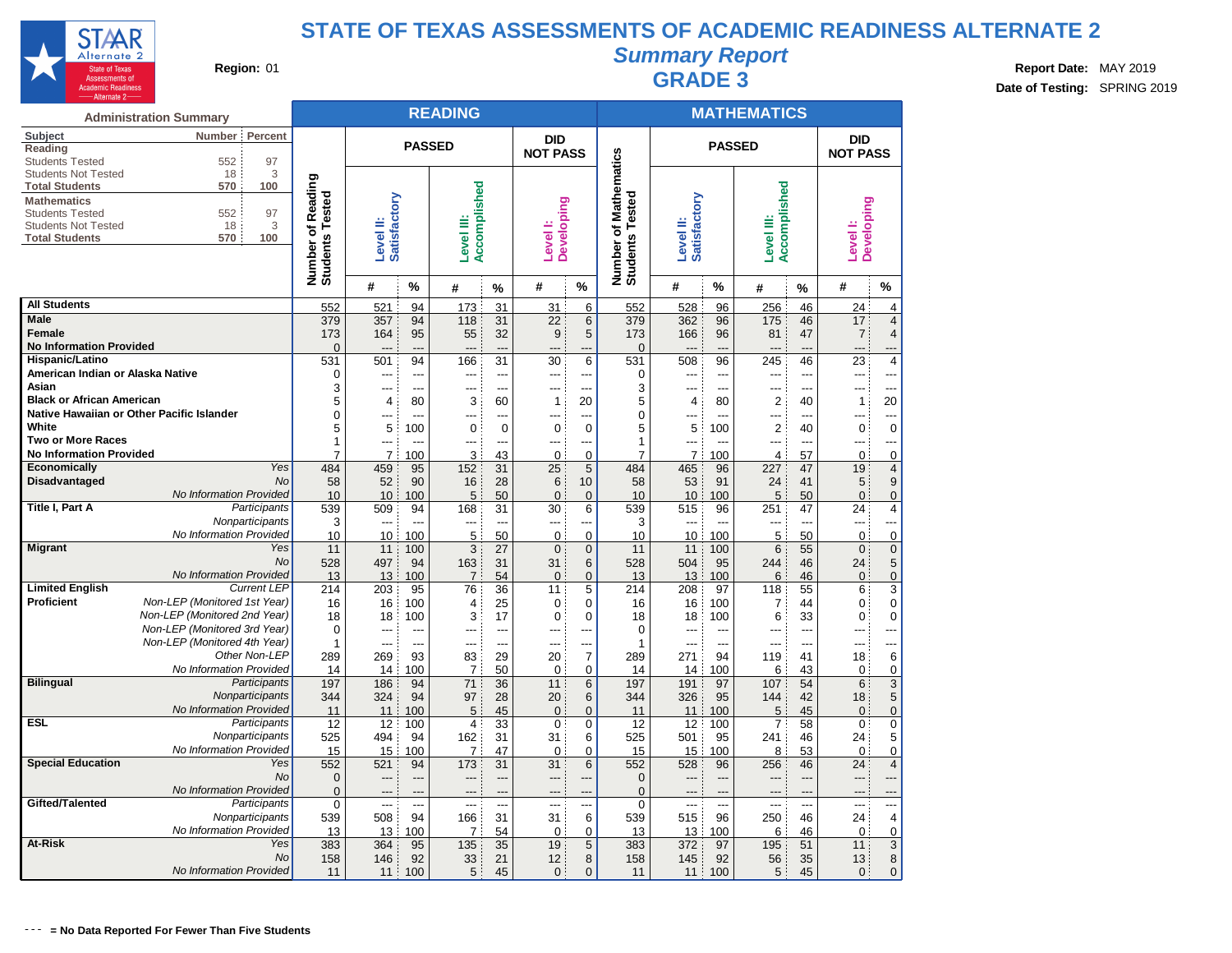

**Summary Report**

**Region:** 01 **Region:** 01 **Region:** 01 **Report Date:** MAY 2019 **GRADE** 4 **Report Date:** MAY 2019

**Date of Testing:** SPRING 2019

| Number Percent<br><b>DID</b><br><b>DID</b><br>DID<br><b>PASSED</b><br><b>PASSED</b><br><b>PASSED</b><br>athematics<br><b>NOT PASS</b><br><b>NOT PASS</b><br><b>NOT PASS</b><br><b>Students Tested</b><br>557<br>95<br>5<br>30<br>Reading<br>Writing<br>Accomplished<br>Accomplished<br>Accomplished<br>587<br>100<br>Tested<br>Number of Writin<br>Students Tested<br>ested<br>Level II:<br>Satisfactory<br>Level II:<br>Satisfactory<br>Level II:<br>Satisfactory<br>Developing<br><b>Developing</b><br>Level I:<br>Developing<br>558<br>95<br>Σ<br>Level III:<br>≝<br>Ξ<br>4<br>29<br>Level <sup>1</sup> :<br>5<br>৳<br>⊢<br>৳<br>Level<br>Level<br>Level<br>587<br>100<br>Number of<br>Students<br>Number of<br>Students<br>558<br>95<br>29<br>5<br>$\%$<br>$\%$<br>$\%$<br>$\%$<br>#<br>%<br>#<br>#<br>$\%$<br>#<br>%<br>#<br>#<br>#<br>%<br>#<br>#<br>%<br>587<br>100<br>50<br>47<br>557<br>538<br>97<br>195<br>35<br>3<br>544<br>97<br>280<br>3<br>558<br>527<br>94<br>263<br>31<br>6<br>19<br>558<br>14<br>$\overline{2}$<br>38<br>375<br>98<br>96<br>374<br>366<br>98<br>142<br>8<br>366<br>190<br>51<br>9<br>$\overline{2}$<br>375<br>360<br>181<br>48<br>15<br>$\overline{4}$<br>183<br>172<br>94<br>53<br>29<br>6<br>183<br>178<br>97<br>90<br>49<br>5<br>3<br>183<br>167<br>91<br>82<br>45<br>16<br>9<br>11<br><b>No Information Provided</b><br>$\Omega$<br>$\Omega$<br>$\mathbf 0$<br>$---$<br>$\overline{a}$<br>$\overline{a}$<br>$\overline{a}$<br>$\overline{\phantom{a}}$<br>---<br>$---$<br>---<br>---<br>---<br>$---$<br>5<br>524<br>35<br>3<br>542<br>50<br>2<br>542<br>541<br>97<br>191<br>17<br>530<br>98<br>272<br>12<br>514<br>95<br>256<br>47<br>28<br>American Indian or Alaska Native<br>$\overline{2}$<br>$\overline{2}$<br>2<br>---<br>---<br>---<br>---<br>$\overline{a}$<br>---<br>$\overline{\phantom{a}}$<br>---<br>---<br>$\overline{a}$<br>---<br>$\overline{a}$<br>---<br>$\overline{a}$<br>---<br>Asian<br>$\overline{1}$<br>$\mathbf{1}$<br>---<br>---<br>$\overline{\phantom{a}}$<br>---<br>---<br>---<br>3<br>3<br>Я<br>$\overline{a}$<br>---<br>---<br>---<br>$\overline{\phantom{a}}$<br>---<br>$\overline{a}$<br>---<br>---<br>---<br>$\overline{\phantom{a}}$<br>---<br>---<br>$---$<br>$---$<br>---<br>$---$<br>$\overline{0}$<br>$\mathbf 0$<br>---<br>---<br>$\overline{\phantom{a}}$<br>---<br>---<br>---<br>$---$<br>---<br>---<br>$\overline{a}$<br>$---$<br>White<br>100<br>25<br>50<br>50<br>8<br>2<br>0<br>8<br>100<br>$\overline{4}$<br>$\Omega$<br>$\Omega$<br>8<br>7<br>88<br>13<br>$\cap$<br>8<br>4<br>-1<br>$\overline{0}$<br>$\mathbf 0$<br>0<br>$\overline{\phantom{a}}$<br>$---$<br>$\overline{a}$<br>---<br>$\overline{\phantom{a}}$<br>$---$<br>$---$<br>---<br>---<br>$---$<br>---<br>$---$<br>$\overline{\phantom{a}}$<br>$---$<br>$---$<br>---<br>$\overline{a}$<br>$\overline{\phantom{a}}$<br>2<br>$\mathcal{P}$<br>---<br>$\overline{a}$<br>---<br>$\overline{a}$<br>$---$<br>$\overline{a}$<br>$---$<br>$\overline{\phantom{a}}$<br>---<br>$\overline{a}$<br>$\overline{a}$<br>$\overline{a}$<br>$---$<br>$-$<br>$---$<br>$---$<br>---<br>$\overline{a}$<br>Yes<br>182<br>12<br>$\overline{2}$<br>29<br><b>Economically</b><br>515<br>498<br>97<br>35<br>17<br>3<br>516<br>504<br>98<br>258<br>50<br>516<br>487<br>94<br>242<br>47<br>6<br>Disadvantaged<br><b>No</b><br>39<br>98<br>12<br>30<br>40<br>39<br>98<br>21<br>53<br>40<br>39<br>98<br>20<br>50<br>40<br>3<br>$\mathbf{1}$<br>3<br>$\overline{1}$<br>3<br>$\mathbf{1}$<br>No Information Provided<br>$\overline{2}$<br>$\overline{2}$<br>$\overline{2}$<br>$\overline{a}$<br>---<br>$\overline{a}$<br>---<br>---<br>---<br>---<br>---<br>$\overline{a}$<br>3<br>50<br>$\overline{2}$<br>5<br>Participants<br>550<br>533<br>97<br>192<br>35<br>17<br>551<br>539<br>98<br>278<br>12<br>551<br>522<br>95<br>261<br>47<br>29<br>Nonparticipants<br>20<br>5<br>4<br>80<br>$\overline{2}$<br>40<br>20<br>5<br>80<br>20<br>20<br>5<br>80<br>20<br>$\overline{1}$<br>$\mathbf{1}$<br>4<br>$\overline{1}$<br>$\mathbf{1}$<br>4<br>-1<br>No Information Provided<br>$\overline{2}$<br>$\overline{2}$<br>2<br>$\overline{a}$<br>$\overline{a}$<br>$\overline{\phantom{a}}$<br>$\overline{a}$<br>$\overline{a}$<br>$\overline{a}$<br>$\overline{a}$<br>$---$<br>$\overline{a}$<br>$\overline{\phantom{a}}$<br>$\overline{a}$<br>$\overline{a}$<br>$---$<br>$\overline{a}$<br>$\overline{a}$<br>$---$<br>---<br>$---$<br>13<br>13<br>Yes<br>13<br>100<br>$\overline{7}$<br>54<br>$\mathbf 0$<br>$\mathbf 0$<br>13<br>100<br>8<br>62<br>$\mathbf 0$<br>$\mathbf 0$<br>13<br>12<br>92<br>8<br>62<br>$\overline{1}$<br>8<br>No<br>542<br>524<br>97<br>18<br>543<br>13<br>2<br>543<br>95<br>29<br>5<br>187<br>35<br>3<br>530<br>98<br>271<br>50<br>514<br>254<br>47<br>No Information Provided<br>$\overline{2}$<br>$\overline{2}$<br>$\overline{2}$<br>---<br>---<br>---<br>$\overline{a}$<br>---<br>---<br><b>Limited English</b><br><b>Current LEP</b><br>$\overline{2}$<br>$\overline{2}$<br>177<br>175<br>99<br>64<br>36<br>$\overline{2}$<br>177<br>174<br>98<br>56<br>3<br>177<br>175<br>99<br>90<br>51<br>100<br>-1<br>Non-LEP (Monitored 1st Year)<br>33<br>12<br>36<br>0<br>33<br>33<br>33<br>33<br>100<br>22<br>67<br>33<br>100<br>0<br>100<br>19<br>58<br>0:<br>0<br>0<br>$\mathbf 0$<br>Non-LEP (Monitored 2nd Year)<br>21<br>20<br>20<br>95<br>29<br>5<br>21<br>21<br>100<br>52<br>$\mathbf 0$<br>21<br>95<br>9<br>43<br>5<br>6<br>1<br>11<br>$\Omega$<br>$\mathbf{1}$<br>Non-LEP (Monitored 3rd Year)<br>100<br>50<br>0<br>8<br>50<br>100<br>50<br>8<br>8<br>$\mathbf 0$<br>8<br>100<br>$\overline{4}$<br>0:<br>0<br>8<br>4<br>0<br>$\mathbf 0$<br>4<br>8<br>Non-LEP (Monitored 4th Year)<br>$\Omega$<br>$\mathbf 0$<br>$\mathbf 0$<br>$\overline{a}$<br>$\overline{a}$<br>---<br>$---$<br>$\overline{a}$<br>$\overline{a}$<br>$\overline{a}$<br>$---$<br>$\overline{a}$<br>$-$<br>---<br>$\overline{a}$<br>$---$<br>$\overline{a}$<br>$---$<br>$\overline{\phantom{a}}$<br>$---$<br>Other Non-LEP<br>9<br>301<br>95<br>108<br>34<br>15<br>5<br>317<br>307<br>97<br>46<br>10<br>3<br>317<br>290<br>91<br>137<br>43<br>27<br>316<br>145<br>No Information Provided<br>2<br>$\mathcal{P}$<br>$\mathcal{P}$<br>$\overline{a}$<br>---<br>---<br>$\overline{a}$<br>$\qquad \qquad \cdots$<br>---<br>---<br>---<br>---<br>$\overline{a}$<br>---<br>$\overline{\phantom{a}}$<br>$\overline{a}$<br>---<br>---<br>---<br>---<br>Participants<br>99<br>38<br>$\overline{2}$<br>52<br>$\overline{2}$<br>166<br>164<br>63<br>166<br>163<br>98<br>96<br>58<br>3<br>$\overline{2}$<br>166<br>164<br>99<br>86<br>$\overline{1}$<br>Nonparticipants<br>93<br>389<br>373<br>96<br>34<br>16<br>390<br>380<br>97<br>47<br>10 <sub>3</sub><br>3<br>390<br>362<br>45<br>28<br>$\overline{7}$<br>131<br>$\overline{4}$<br>183<br>176<br>No Information Provided<br>$\overline{2}$<br>$\overline{2}$<br>$\overline{2}$<br>$\overline{\phantom{a}}$<br>$---$<br>$---$<br>$\overline{a}$<br>$\overline{a}$<br>$---$<br>$---$<br>$\overline{\phantom{a}}$<br>$\overline{a}$<br>$\overline{\phantom{a}}$<br>---<br>$\overline{\phantom{a}}$<br>$---$<br>$\overline{\phantom{a}}$<br>$---$<br>$-$<br>---<br>$---$<br>Participants<br>$\overline{4}$<br>$\overline{4}$<br>$\overline{4}$<br>$\overline{a}$<br>$\overline{\phantom{a}}$<br>$\overline{\phantom{a}}$<br>$---$<br>$\overline{\phantom{a}}$<br>$---$<br>$\overline{\phantom{a}}$<br>$---$<br>$---$<br>---<br>$---$<br>$---$<br>$\overline{\phantom{a}}$<br>---<br>$---$<br>---<br>$---$<br>$\overline{\phantom{a}}$<br>Nonparticipants<br>5<br>530<br>97<br>35<br>18<br>3<br>549<br>98<br>275<br>50<br>13<br>$\overline{2}$<br>549<br>95<br>258<br>47<br>30<br>548<br>191<br>536<br>519<br>No Information Provided<br>20<br>5<br>$\overline{4}$<br>80<br>3<br>60<br>$\mathbf{1}$<br>5<br>$\overline{4}$<br>80<br>3<br>60<br>20<br>5<br>$\overline{4}$<br>80<br>3<br>60<br>20<br>$\mathbf{1}$<br>$\overline{1}$<br><b>Special Education</b><br>Yes<br>557<br>538<br>97<br>195<br>35<br>19<br>3<br>558<br>544<br>97<br>280<br>50<br>14<br>3<br>558<br>527<br>94<br>263<br>47<br>31<br>6<br>No<br>$\mathbf{0}$<br>$\Omega$<br>$\Omega$<br>---<br>$\overline{\phantom{a}}$<br>---<br>$\overline{\phantom{a}}$<br>---<br>---<br>---<br>---<br>---<br>---<br>---<br>$\overline{\phantom{a}}$<br>---<br>---<br>$---$<br>No Information Provided<br>$\mathbf{0}$<br>$\Omega$<br>$\Omega$<br>$\overline{a}$<br>---<br>---<br>---<br>---<br>---<br>---<br>$\overline{\phantom{a}}$<br>$\overline{\phantom{a}}$<br>$\overline{a}$<br>---<br>$---$<br>$---$<br>---<br>$---$<br>---<br>---<br>Gifted/Talented<br>$\mathbf 0$<br>Participants<br>$\mathbf 0$<br>$\mathbf 0$<br>$\overline{\phantom{a}}$<br>---<br>---<br>---<br>---<br>---<br>$\overline{\phantom{a}}$<br>---<br>$\hspace{0.05cm} \ldots$<br>$---$<br>$\overline{\phantom{a}}$<br>$\qquad \qquad -\qquad$<br>$\overline{\phantom{a}}$<br>$\qquad \qquad \cdots$<br>$\overline{a}$<br>---<br>$\overline{\phantom{a}}$<br>$---$<br>5<br>Nonparticipants<br>555<br>537<br>97<br>194<br>35<br>18<br>3<br>556<br>543<br>98<br>279<br>50<br>13<br>$\overline{c}$<br>556<br>526<br>95<br>262<br>47<br>30<br>No Information Provided<br>$\overline{2}$<br>$\overline{2}$<br>$\overline{2}$<br>$\overline{a}$<br>$\overline{a}$<br>---<br>$---$<br>$\overline{a}$<br>$---$<br>$---$<br>$\overline{\phantom{a}}$<br>$---$<br>$\overline{a}$<br>$---$<br>$\overline{a}$<br>$---$<br>$---$<br>$---$<br>$---$<br>$\overline{a}$<br>$\overline{a}$<br>315<br>307<br>97<br>120<br>38<br>8<br>315<br>307<br>97<br>179<br>57<br>315<br>97<br>53<br>10<br>3<br>Yes<br>3<br>8<br>3<br>305<br>167<br>No<br>240<br>230<br>96<br>74<br>31<br>241<br>236<br>98<br>100<br>5:<br>2<br>241<br>221<br>92<br>95<br>39<br>20<br>10 <sup>°</sup><br>$\overline{4}$<br>41<br>8 | <b>Administration Summary</b>                                              |  | <b>READING</b> |  |  |  | <b>MATHEMATICS</b> |  |  | <b>WRITING</b> |  |  |
|-----------------------------------------------------------------------------------------------------------------------------------------------------------------------------------------------------------------------------------------------------------------------------------------------------------------------------------------------------------------------------------------------------------------------------------------------------------------------------------------------------------------------------------------------------------------------------------------------------------------------------------------------------------------------------------------------------------------------------------------------------------------------------------------------------------------------------------------------------------------------------------------------------------------------------------------------------------------------------------------------------------------------------------------------------------------------------------------------------------------------------------------------------------------------------------------------------------------------------------------------------------------------------------------------------------------------------------------------------------------------------------------------------------------------------------------------------------------------------------------------------------------------------------------------------------------------------------------------------------------------------------------------------------------------------------------------------------------------------------------------------------------------------------------------------------------------------------------------------------------------------------------------------------------------------------------------------------------------------------------------------------------------------------------------------------------------------------------------------------------------------------------------------------------------------------------------------------------------------------------------------------------------------------------------------------------------------------------------------------------------------------------------------------------------------------------------------------------------------------------------------------------------------------------------------------------------------------------------------------------------------------------------------------------------------------------------------------------------------------------------------------------------------------------------------------------------------------------------------------------------------------------------------------------------------------------------------------------------------------------------------------------------------------------------------------------------------------------------------------------------------------------------------------------------------------------------------------------------------------------------------------------------------------------------------------------------------------------------------------------------------------------------------------------------------------------------------------------------------------------------------------------------------------------------------------------------------------------------------------------------------------------------------------------------------------------------------------------------------------------------------------------------------------------------------------------------------------------------------------------------------------------------------------------------------------------------------------------------------------------------------------------------------------------------------------------------------------------------------------------------------------------------------------------------------------------------------------------------------------------------------------------------------------------------------------------------------------------------------------------------------------------------------------------------------------------------------------------------------------------------------------------------------------------------------------------------------------------------------------------------------------------------------------------------------------------------------------------------------------------------------------------------------------------------------------------------------------------------------------------------------------------------------------------------------------------------------------------------------------------------------------------------------------------------------------------------------------------------------------------------------------------------------------------------------------------------------------------------------------------------------------------------------------------------------------------------------------------------------------------------------------------------------------------------------------------------------------------------------------------------------------------------------------------------------------------------------------------------------------------------------------------------------------------------------------------------------------------------------------------------------------------------------------------------------------------------------------------------------------------------------------------------------------------------------------------------------------------------------------------------------------------------------------------------------------------------------------------------------------------------------------------------------------------------------------------------------------------------------------------------------------------------------------------------------------------------------------------------------------------------------------------------------------------------------------------------------------------------------------------------------------------------------------------------------------------------------------------------------------------------------------------------------------------------------------------------------------------------------------------------------------------------------------------------------------------------------------------------------------------------------------------------------------------------------------------------------------------------------------------------------------------------------------------------------------------------------------------------------------------------------------------------------------------------------------------------------------------------------------------------------------------------------------------------------------------------------------------------------------------------------------------------------------------------------------------------------------------------------------------------------------------------------------------------------------------------------------------------------------------------------------------------------------------------------------------------------------------------------------------------------------------------------------------------------------------------------------------------------------------------------------------------------------------------------------------------------------------------------------------------------------------------------------------------------------------------------------------------------------------------------------------------------------------------------------------------------------------------------------------------------------------------------------------------------------------------------------------------------------------------------------------------------------------------------------------------------------------------------------------------------------------------------------------------------------------------------------------------------------------------------------------------------------------------------------------------------------------------------------------------------------------------------------------------------------------------------------------------------------------------------------------------------------------------------------------------------------------------------------------------------------------------------------------------------------------------------------------------------------------------------------------------------------------------------------------------------------------------------------------------------------------------------------------------------------------------------------------------------------------------------------------------------------------------------------------------------------------------------------------------------------------------------------------------------------------------------------------------------------------------------------------------------------------------------------------------------------------------------------------------------------------------------------------------------------------------------------------------------------------|----------------------------------------------------------------------------|--|----------------|--|--|--|--------------------|--|--|----------------|--|--|
|                                                                                                                                                                                                                                                                                                                                                                                                                                                                                                                                                                                                                                                                                                                                                                                                                                                                                                                                                                                                                                                                                                                                                                                                                                                                                                                                                                                                                                                                                                                                                                                                                                                                                                                                                                                                                                                                                                                                                                                                                                                                                                                                                                                                                                                                                                                                                                                                                                                                                                                                                                                                                                                                                                                                                                                                                                                                                                                                                                                                                                                                                                                                                                                                                                                                                                                                                                                                                                                                                                                                                                                                                                                                                                                                                                                                                                                                                                                                                                                                                                                                                                                                                                                                                                                                                                                                                                                                                                                                                                                                                                                                                                                                                                                                                                                                                                                                                                                                                                                                                                                                                                                                                                                                                                                                                                                                                                                                                                                                                                                                                                                                                                                                                                                                                                                                                                                                                                                                                                                                                                                                                                                                                                                                                                                                                                                                                                                                                                                                                                                                                                                                                                                                                                                                                                                                                                                                                                                                                                                                                                                                                                                                                                                                                                                                                                                                                                                                                                                                                                                                                                                                                                                                                                                                                                                                                                                                                                                                                                                                                                                                                                                                                                                                                                                                                                                                                                                                                                                                                                                                                                                                                                                                                                                                                                                                                                                                                                                                                                                                                                                                                                                                                                                                                                                                                                                                                                                                                                                                                                                                                                                                                                                                                                                                                                                                                                                                 | Subject<br>Reading                                                         |  |                |  |  |  |                    |  |  |                |  |  |
|                                                                                                                                                                                                                                                                                                                                                                                                                                                                                                                                                                                                                                                                                                                                                                                                                                                                                                                                                                                                                                                                                                                                                                                                                                                                                                                                                                                                                                                                                                                                                                                                                                                                                                                                                                                                                                                                                                                                                                                                                                                                                                                                                                                                                                                                                                                                                                                                                                                                                                                                                                                                                                                                                                                                                                                                                                                                                                                                                                                                                                                                                                                                                                                                                                                                                                                                                                                                                                                                                                                                                                                                                                                                                                                                                                                                                                                                                                                                                                                                                                                                                                                                                                                                                                                                                                                                                                                                                                                                                                                                                                                                                                                                                                                                                                                                                                                                                                                                                                                                                                                                                                                                                                                                                                                                                                                                                                                                                                                                                                                                                                                                                                                                                                                                                                                                                                                                                                                                                                                                                                                                                                                                                                                                                                                                                                                                                                                                                                                                                                                                                                                                                                                                                                                                                                                                                                                                                                                                                                                                                                                                                                                                                                                                                                                                                                                                                                                                                                                                                                                                                                                                                                                                                                                                                                                                                                                                                                                                                                                                                                                                                                                                                                                                                                                                                                                                                                                                                                                                                                                                                                                                                                                                                                                                                                                                                                                                                                                                                                                                                                                                                                                                                                                                                                                                                                                                                                                                                                                                                                                                                                                                                                                                                                                                                                                                                                                                 | <b>Students Not Tested</b><br><b>Total Students</b>                        |  |                |  |  |  |                    |  |  |                |  |  |
|                                                                                                                                                                                                                                                                                                                                                                                                                                                                                                                                                                                                                                                                                                                                                                                                                                                                                                                                                                                                                                                                                                                                                                                                                                                                                                                                                                                                                                                                                                                                                                                                                                                                                                                                                                                                                                                                                                                                                                                                                                                                                                                                                                                                                                                                                                                                                                                                                                                                                                                                                                                                                                                                                                                                                                                                                                                                                                                                                                                                                                                                                                                                                                                                                                                                                                                                                                                                                                                                                                                                                                                                                                                                                                                                                                                                                                                                                                                                                                                                                                                                                                                                                                                                                                                                                                                                                                                                                                                                                                                                                                                                                                                                                                                                                                                                                                                                                                                                                                                                                                                                                                                                                                                                                                                                                                                                                                                                                                                                                                                                                                                                                                                                                                                                                                                                                                                                                                                                                                                                                                                                                                                                                                                                                                                                                                                                                                                                                                                                                                                                                                                                                                                                                                                                                                                                                                                                                                                                                                                                                                                                                                                                                                                                                                                                                                                                                                                                                                                                                                                                                                                                                                                                                                                                                                                                                                                                                                                                                                                                                                                                                                                                                                                                                                                                                                                                                                                                                                                                                                                                                                                                                                                                                                                                                                                                                                                                                                                                                                                                                                                                                                                                                                                                                                                                                                                                                                                                                                                                                                                                                                                                                                                                                                                                                                                                                                                                 | <b>Mathematics</b><br><b>Students Tested</b><br><b>Students Not Tested</b> |  |                |  |  |  |                    |  |  |                |  |  |
|                                                                                                                                                                                                                                                                                                                                                                                                                                                                                                                                                                                                                                                                                                                                                                                                                                                                                                                                                                                                                                                                                                                                                                                                                                                                                                                                                                                                                                                                                                                                                                                                                                                                                                                                                                                                                                                                                                                                                                                                                                                                                                                                                                                                                                                                                                                                                                                                                                                                                                                                                                                                                                                                                                                                                                                                                                                                                                                                                                                                                                                                                                                                                                                                                                                                                                                                                                                                                                                                                                                                                                                                                                                                                                                                                                                                                                                                                                                                                                                                                                                                                                                                                                                                                                                                                                                                                                                                                                                                                                                                                                                                                                                                                                                                                                                                                                                                                                                                                                                                                                                                                                                                                                                                                                                                                                                                                                                                                                                                                                                                                                                                                                                                                                                                                                                                                                                                                                                                                                                                                                                                                                                                                                                                                                                                                                                                                                                                                                                                                                                                                                                                                                                                                                                                                                                                                                                                                                                                                                                                                                                                                                                                                                                                                                                                                                                                                                                                                                                                                                                                                                                                                                                                                                                                                                                                                                                                                                                                                                                                                                                                                                                                                                                                                                                                                                                                                                                                                                                                                                                                                                                                                                                                                                                                                                                                                                                                                                                                                                                                                                                                                                                                                                                                                                                                                                                                                                                                                                                                                                                                                                                                                                                                                                                                                                                                                                                                 | <b>Total Students</b><br>Writing<br><b>Students Tested</b>                 |  |                |  |  |  |                    |  |  |                |  |  |
|                                                                                                                                                                                                                                                                                                                                                                                                                                                                                                                                                                                                                                                                                                                                                                                                                                                                                                                                                                                                                                                                                                                                                                                                                                                                                                                                                                                                                                                                                                                                                                                                                                                                                                                                                                                                                                                                                                                                                                                                                                                                                                                                                                                                                                                                                                                                                                                                                                                                                                                                                                                                                                                                                                                                                                                                                                                                                                                                                                                                                                                                                                                                                                                                                                                                                                                                                                                                                                                                                                                                                                                                                                                                                                                                                                                                                                                                                                                                                                                                                                                                                                                                                                                                                                                                                                                                                                                                                                                                                                                                                                                                                                                                                                                                                                                                                                                                                                                                                                                                                                                                                                                                                                                                                                                                                                                                                                                                                                                                                                                                                                                                                                                                                                                                                                                                                                                                                                                                                                                                                                                                                                                                                                                                                                                                                                                                                                                                                                                                                                                                                                                                                                                                                                                                                                                                                                                                                                                                                                                                                                                                                                                                                                                                                                                                                                                                                                                                                                                                                                                                                                                                                                                                                                                                                                                                                                                                                                                                                                                                                                                                                                                                                                                                                                                                                                                                                                                                                                                                                                                                                                                                                                                                                                                                                                                                                                                                                                                                                                                                                                                                                                                                                                                                                                                                                                                                                                                                                                                                                                                                                                                                                                                                                                                                                                                                                                                                 | <b>Students Not Tested</b><br><b>Total Students</b>                        |  |                |  |  |  |                    |  |  |                |  |  |
|                                                                                                                                                                                                                                                                                                                                                                                                                                                                                                                                                                                                                                                                                                                                                                                                                                                                                                                                                                                                                                                                                                                                                                                                                                                                                                                                                                                                                                                                                                                                                                                                                                                                                                                                                                                                                                                                                                                                                                                                                                                                                                                                                                                                                                                                                                                                                                                                                                                                                                                                                                                                                                                                                                                                                                                                                                                                                                                                                                                                                                                                                                                                                                                                                                                                                                                                                                                                                                                                                                                                                                                                                                                                                                                                                                                                                                                                                                                                                                                                                                                                                                                                                                                                                                                                                                                                                                                                                                                                                                                                                                                                                                                                                                                                                                                                                                                                                                                                                                                                                                                                                                                                                                                                                                                                                                                                                                                                                                                                                                                                                                                                                                                                                                                                                                                                                                                                                                                                                                                                                                                                                                                                                                                                                                                                                                                                                                                                                                                                                                                                                                                                                                                                                                                                                                                                                                                                                                                                                                                                                                                                                                                                                                                                                                                                                                                                                                                                                                                                                                                                                                                                                                                                                                                                                                                                                                                                                                                                                                                                                                                                                                                                                                                                                                                                                                                                                                                                                                                                                                                                                                                                                                                                                                                                                                                                                                                                                                                                                                                                                                                                                                                                                                                                                                                                                                                                                                                                                                                                                                                                                                                                                                                                                                                                                                                                                                                                 | <b>All Students</b>                                                        |  |                |  |  |  |                    |  |  |                |  |  |
|                                                                                                                                                                                                                                                                                                                                                                                                                                                                                                                                                                                                                                                                                                                                                                                                                                                                                                                                                                                                                                                                                                                                                                                                                                                                                                                                                                                                                                                                                                                                                                                                                                                                                                                                                                                                                                                                                                                                                                                                                                                                                                                                                                                                                                                                                                                                                                                                                                                                                                                                                                                                                                                                                                                                                                                                                                                                                                                                                                                                                                                                                                                                                                                                                                                                                                                                                                                                                                                                                                                                                                                                                                                                                                                                                                                                                                                                                                                                                                                                                                                                                                                                                                                                                                                                                                                                                                                                                                                                                                                                                                                                                                                                                                                                                                                                                                                                                                                                                                                                                                                                                                                                                                                                                                                                                                                                                                                                                                                                                                                                                                                                                                                                                                                                                                                                                                                                                                                                                                                                                                                                                                                                                                                                                                                                                                                                                                                                                                                                                                                                                                                                                                                                                                                                                                                                                                                                                                                                                                                                                                                                                                                                                                                                                                                                                                                                                                                                                                                                                                                                                                                                                                                                                                                                                                                                                                                                                                                                                                                                                                                                                                                                                                                                                                                                                                                                                                                                                                                                                                                                                                                                                                                                                                                                                                                                                                                                                                                                                                                                                                                                                                                                                                                                                                                                                                                                                                                                                                                                                                                                                                                                                                                                                                                                                                                                                                                                 | Male<br>Female                                                             |  |                |  |  |  |                    |  |  |                |  |  |
|                                                                                                                                                                                                                                                                                                                                                                                                                                                                                                                                                                                                                                                                                                                                                                                                                                                                                                                                                                                                                                                                                                                                                                                                                                                                                                                                                                                                                                                                                                                                                                                                                                                                                                                                                                                                                                                                                                                                                                                                                                                                                                                                                                                                                                                                                                                                                                                                                                                                                                                                                                                                                                                                                                                                                                                                                                                                                                                                                                                                                                                                                                                                                                                                                                                                                                                                                                                                                                                                                                                                                                                                                                                                                                                                                                                                                                                                                                                                                                                                                                                                                                                                                                                                                                                                                                                                                                                                                                                                                                                                                                                                                                                                                                                                                                                                                                                                                                                                                                                                                                                                                                                                                                                                                                                                                                                                                                                                                                                                                                                                                                                                                                                                                                                                                                                                                                                                                                                                                                                                                                                                                                                                                                                                                                                                                                                                                                                                                                                                                                                                                                                                                                                                                                                                                                                                                                                                                                                                                                                                                                                                                                                                                                                                                                                                                                                                                                                                                                                                                                                                                                                                                                                                                                                                                                                                                                                                                                                                                                                                                                                                                                                                                                                                                                                                                                                                                                                                                                                                                                                                                                                                                                                                                                                                                                                                                                                                                                                                                                                                                                                                                                                                                                                                                                                                                                                                                                                                                                                                                                                                                                                                                                                                                                                                                                                                                                                                 | Hispanic/Latino                                                            |  |                |  |  |  |                    |  |  |                |  |  |
|                                                                                                                                                                                                                                                                                                                                                                                                                                                                                                                                                                                                                                                                                                                                                                                                                                                                                                                                                                                                                                                                                                                                                                                                                                                                                                                                                                                                                                                                                                                                                                                                                                                                                                                                                                                                                                                                                                                                                                                                                                                                                                                                                                                                                                                                                                                                                                                                                                                                                                                                                                                                                                                                                                                                                                                                                                                                                                                                                                                                                                                                                                                                                                                                                                                                                                                                                                                                                                                                                                                                                                                                                                                                                                                                                                                                                                                                                                                                                                                                                                                                                                                                                                                                                                                                                                                                                                                                                                                                                                                                                                                                                                                                                                                                                                                                                                                                                                                                                                                                                                                                                                                                                                                                                                                                                                                                                                                                                                                                                                                                                                                                                                                                                                                                                                                                                                                                                                                                                                                                                                                                                                                                                                                                                                                                                                                                                                                                                                                                                                                                                                                                                                                                                                                                                                                                                                                                                                                                                                                                                                                                                                                                                                                                                                                                                                                                                                                                                                                                                                                                                                                                                                                                                                                                                                                                                                                                                                                                                                                                                                                                                                                                                                                                                                                                                                                                                                                                                                                                                                                                                                                                                                                                                                                                                                                                                                                                                                                                                                                                                                                                                                                                                                                                                                                                                                                                                                                                                                                                                                                                                                                                                                                                                                                                                                                                                                                                 |                                                                            |  |                |  |  |  |                    |  |  |                |  |  |
|                                                                                                                                                                                                                                                                                                                                                                                                                                                                                                                                                                                                                                                                                                                                                                                                                                                                                                                                                                                                                                                                                                                                                                                                                                                                                                                                                                                                                                                                                                                                                                                                                                                                                                                                                                                                                                                                                                                                                                                                                                                                                                                                                                                                                                                                                                                                                                                                                                                                                                                                                                                                                                                                                                                                                                                                                                                                                                                                                                                                                                                                                                                                                                                                                                                                                                                                                                                                                                                                                                                                                                                                                                                                                                                                                                                                                                                                                                                                                                                                                                                                                                                                                                                                                                                                                                                                                                                                                                                                                                                                                                                                                                                                                                                                                                                                                                                                                                                                                                                                                                                                                                                                                                                                                                                                                                                                                                                                                                                                                                                                                                                                                                                                                                                                                                                                                                                                                                                                                                                                                                                                                                                                                                                                                                                                                                                                                                                                                                                                                                                                                                                                                                                                                                                                                                                                                                                                                                                                                                                                                                                                                                                                                                                                                                                                                                                                                                                                                                                                                                                                                                                                                                                                                                                                                                                                                                                                                                                                                                                                                                                                                                                                                                                                                                                                                                                                                                                                                                                                                                                                                                                                                                                                                                                                                                                                                                                                                                                                                                                                                                                                                                                                                                                                                                                                                                                                                                                                                                                                                                                                                                                                                                                                                                                                                                                                                                                                 | <b>Black or African American</b>                                           |  |                |  |  |  |                    |  |  |                |  |  |
|                                                                                                                                                                                                                                                                                                                                                                                                                                                                                                                                                                                                                                                                                                                                                                                                                                                                                                                                                                                                                                                                                                                                                                                                                                                                                                                                                                                                                                                                                                                                                                                                                                                                                                                                                                                                                                                                                                                                                                                                                                                                                                                                                                                                                                                                                                                                                                                                                                                                                                                                                                                                                                                                                                                                                                                                                                                                                                                                                                                                                                                                                                                                                                                                                                                                                                                                                                                                                                                                                                                                                                                                                                                                                                                                                                                                                                                                                                                                                                                                                                                                                                                                                                                                                                                                                                                                                                                                                                                                                                                                                                                                                                                                                                                                                                                                                                                                                                                                                                                                                                                                                                                                                                                                                                                                                                                                                                                                                                                                                                                                                                                                                                                                                                                                                                                                                                                                                                                                                                                                                                                                                                                                                                                                                                                                                                                                                                                                                                                                                                                                                                                                                                                                                                                                                                                                                                                                                                                                                                                                                                                                                                                                                                                                                                                                                                                                                                                                                                                                                                                                                                                                                                                                                                                                                                                                                                                                                                                                                                                                                                                                                                                                                                                                                                                                                                                                                                                                                                                                                                                                                                                                                                                                                                                                                                                                                                                                                                                                                                                                                                                                                                                                                                                                                                                                                                                                                                                                                                                                                                                                                                                                                                                                                                                                                                                                                                                                 | Native Hawaiian or Other Pacific Islander                                  |  |                |  |  |  |                    |  |  |                |  |  |
|                                                                                                                                                                                                                                                                                                                                                                                                                                                                                                                                                                                                                                                                                                                                                                                                                                                                                                                                                                                                                                                                                                                                                                                                                                                                                                                                                                                                                                                                                                                                                                                                                                                                                                                                                                                                                                                                                                                                                                                                                                                                                                                                                                                                                                                                                                                                                                                                                                                                                                                                                                                                                                                                                                                                                                                                                                                                                                                                                                                                                                                                                                                                                                                                                                                                                                                                                                                                                                                                                                                                                                                                                                                                                                                                                                                                                                                                                                                                                                                                                                                                                                                                                                                                                                                                                                                                                                                                                                                                                                                                                                                                                                                                                                                                                                                                                                                                                                                                                                                                                                                                                                                                                                                                                                                                                                                                                                                                                                                                                                                                                                                                                                                                                                                                                                                                                                                                                                                                                                                                                                                                                                                                                                                                                                                                                                                                                                                                                                                                                                                                                                                                                                                                                                                                                                                                                                                                                                                                                                                                                                                                                                                                                                                                                                                                                                                                                                                                                                                                                                                                                                                                                                                                                                                                                                                                                                                                                                                                                                                                                                                                                                                                                                                                                                                                                                                                                                                                                                                                                                                                                                                                                                                                                                                                                                                                                                                                                                                                                                                                                                                                                                                                                                                                                                                                                                                                                                                                                                                                                                                                                                                                                                                                                                                                                                                                                                                                 | <b>Two or More Races</b>                                                   |  |                |  |  |  |                    |  |  |                |  |  |
|                                                                                                                                                                                                                                                                                                                                                                                                                                                                                                                                                                                                                                                                                                                                                                                                                                                                                                                                                                                                                                                                                                                                                                                                                                                                                                                                                                                                                                                                                                                                                                                                                                                                                                                                                                                                                                                                                                                                                                                                                                                                                                                                                                                                                                                                                                                                                                                                                                                                                                                                                                                                                                                                                                                                                                                                                                                                                                                                                                                                                                                                                                                                                                                                                                                                                                                                                                                                                                                                                                                                                                                                                                                                                                                                                                                                                                                                                                                                                                                                                                                                                                                                                                                                                                                                                                                                                                                                                                                                                                                                                                                                                                                                                                                                                                                                                                                                                                                                                                                                                                                                                                                                                                                                                                                                                                                                                                                                                                                                                                                                                                                                                                                                                                                                                                                                                                                                                                                                                                                                                                                                                                                                                                                                                                                                                                                                                                                                                                                                                                                                                                                                                                                                                                                                                                                                                                                                                                                                                                                                                                                                                                                                                                                                                                                                                                                                                                                                                                                                                                                                                                                                                                                                                                                                                                                                                                                                                                                                                                                                                                                                                                                                                                                                                                                                                                                                                                                                                                                                                                                                                                                                                                                                                                                                                                                                                                                                                                                                                                                                                                                                                                                                                                                                                                                                                                                                                                                                                                                                                                                                                                                                                                                                                                                                                                                                                                                                 | <b>No Information Provided</b>                                             |  |                |  |  |  |                    |  |  |                |  |  |
|                                                                                                                                                                                                                                                                                                                                                                                                                                                                                                                                                                                                                                                                                                                                                                                                                                                                                                                                                                                                                                                                                                                                                                                                                                                                                                                                                                                                                                                                                                                                                                                                                                                                                                                                                                                                                                                                                                                                                                                                                                                                                                                                                                                                                                                                                                                                                                                                                                                                                                                                                                                                                                                                                                                                                                                                                                                                                                                                                                                                                                                                                                                                                                                                                                                                                                                                                                                                                                                                                                                                                                                                                                                                                                                                                                                                                                                                                                                                                                                                                                                                                                                                                                                                                                                                                                                                                                                                                                                                                                                                                                                                                                                                                                                                                                                                                                                                                                                                                                                                                                                                                                                                                                                                                                                                                                                                                                                                                                                                                                                                                                                                                                                                                                                                                                                                                                                                                                                                                                                                                                                                                                                                                                                                                                                                                                                                                                                                                                                                                                                                                                                                                                                                                                                                                                                                                                                                                                                                                                                                                                                                                                                                                                                                                                                                                                                                                                                                                                                                                                                                                                                                                                                                                                                                                                                                                                                                                                                                                                                                                                                                                                                                                                                                                                                                                                                                                                                                                                                                                                                                                                                                                                                                                                                                                                                                                                                                                                                                                                                                                                                                                                                                                                                                                                                                                                                                                                                                                                                                                                                                                                                                                                                                                                                                                                                                                                                                 |                                                                            |  |                |  |  |  |                    |  |  |                |  |  |
|                                                                                                                                                                                                                                                                                                                                                                                                                                                                                                                                                                                                                                                                                                                                                                                                                                                                                                                                                                                                                                                                                                                                                                                                                                                                                                                                                                                                                                                                                                                                                                                                                                                                                                                                                                                                                                                                                                                                                                                                                                                                                                                                                                                                                                                                                                                                                                                                                                                                                                                                                                                                                                                                                                                                                                                                                                                                                                                                                                                                                                                                                                                                                                                                                                                                                                                                                                                                                                                                                                                                                                                                                                                                                                                                                                                                                                                                                                                                                                                                                                                                                                                                                                                                                                                                                                                                                                                                                                                                                                                                                                                                                                                                                                                                                                                                                                                                                                                                                                                                                                                                                                                                                                                                                                                                                                                                                                                                                                                                                                                                                                                                                                                                                                                                                                                                                                                                                                                                                                                                                                                                                                                                                                                                                                                                                                                                                                                                                                                                                                                                                                                                                                                                                                                                                                                                                                                                                                                                                                                                                                                                                                                                                                                                                                                                                                                                                                                                                                                                                                                                                                                                                                                                                                                                                                                                                                                                                                                                                                                                                                                                                                                                                                                                                                                                                                                                                                                                                                                                                                                                                                                                                                                                                                                                                                                                                                                                                                                                                                                                                                                                                                                                                                                                                                                                                                                                                                                                                                                                                                                                                                                                                                                                                                                                                                                                                                                                 |                                                                            |  |                |  |  |  |                    |  |  |                |  |  |
|                                                                                                                                                                                                                                                                                                                                                                                                                                                                                                                                                                                                                                                                                                                                                                                                                                                                                                                                                                                                                                                                                                                                                                                                                                                                                                                                                                                                                                                                                                                                                                                                                                                                                                                                                                                                                                                                                                                                                                                                                                                                                                                                                                                                                                                                                                                                                                                                                                                                                                                                                                                                                                                                                                                                                                                                                                                                                                                                                                                                                                                                                                                                                                                                                                                                                                                                                                                                                                                                                                                                                                                                                                                                                                                                                                                                                                                                                                                                                                                                                                                                                                                                                                                                                                                                                                                                                                                                                                                                                                                                                                                                                                                                                                                                                                                                                                                                                                                                                                                                                                                                                                                                                                                                                                                                                                                                                                                                                                                                                                                                                                                                                                                                                                                                                                                                                                                                                                                                                                                                                                                                                                                                                                                                                                                                                                                                                                                                                                                                                                                                                                                                                                                                                                                                                                                                                                                                                                                                                                                                                                                                                                                                                                                                                                                                                                                                                                                                                                                                                                                                                                                                                                                                                                                                                                                                                                                                                                                                                                                                                                                                                                                                                                                                                                                                                                                                                                                                                                                                                                                                                                                                                                                                                                                                                                                                                                                                                                                                                                                                                                                                                                                                                                                                                                                                                                                                                                                                                                                                                                                                                                                                                                                                                                                                                                                                                                                                 | Title I, Part A                                                            |  |                |  |  |  |                    |  |  |                |  |  |
|                                                                                                                                                                                                                                                                                                                                                                                                                                                                                                                                                                                                                                                                                                                                                                                                                                                                                                                                                                                                                                                                                                                                                                                                                                                                                                                                                                                                                                                                                                                                                                                                                                                                                                                                                                                                                                                                                                                                                                                                                                                                                                                                                                                                                                                                                                                                                                                                                                                                                                                                                                                                                                                                                                                                                                                                                                                                                                                                                                                                                                                                                                                                                                                                                                                                                                                                                                                                                                                                                                                                                                                                                                                                                                                                                                                                                                                                                                                                                                                                                                                                                                                                                                                                                                                                                                                                                                                                                                                                                                                                                                                                                                                                                                                                                                                                                                                                                                                                                                                                                                                                                                                                                                                                                                                                                                                                                                                                                                                                                                                                                                                                                                                                                                                                                                                                                                                                                                                                                                                                                                                                                                                                                                                                                                                                                                                                                                                                                                                                                                                                                                                                                                                                                                                                                                                                                                                                                                                                                                                                                                                                                                                                                                                                                                                                                                                                                                                                                                                                                                                                                                                                                                                                                                                                                                                                                                                                                                                                                                                                                                                                                                                                                                                                                                                                                                                                                                                                                                                                                                                                                                                                                                                                                                                                                                                                                                                                                                                                                                                                                                                                                                                                                                                                                                                                                                                                                                                                                                                                                                                                                                                                                                                                                                                                                                                                                                                                 |                                                                            |  |                |  |  |  |                    |  |  |                |  |  |
|                                                                                                                                                                                                                                                                                                                                                                                                                                                                                                                                                                                                                                                                                                                                                                                                                                                                                                                                                                                                                                                                                                                                                                                                                                                                                                                                                                                                                                                                                                                                                                                                                                                                                                                                                                                                                                                                                                                                                                                                                                                                                                                                                                                                                                                                                                                                                                                                                                                                                                                                                                                                                                                                                                                                                                                                                                                                                                                                                                                                                                                                                                                                                                                                                                                                                                                                                                                                                                                                                                                                                                                                                                                                                                                                                                                                                                                                                                                                                                                                                                                                                                                                                                                                                                                                                                                                                                                                                                                                                                                                                                                                                                                                                                                                                                                                                                                                                                                                                                                                                                                                                                                                                                                                                                                                                                                                                                                                                                                                                                                                                                                                                                                                                                                                                                                                                                                                                                                                                                                                                                                                                                                                                                                                                                                                                                                                                                                                                                                                                                                                                                                                                                                                                                                                                                                                                                                                                                                                                                                                                                                                                                                                                                                                                                                                                                                                                                                                                                                                                                                                                                                                                                                                                                                                                                                                                                                                                                                                                                                                                                                                                                                                                                                                                                                                                                                                                                                                                                                                                                                                                                                                                                                                                                                                                                                                                                                                                                                                                                                                                                                                                                                                                                                                                                                                                                                                                                                                                                                                                                                                                                                                                                                                                                                                                                                                                                                                 | <b>Migrant</b>                                                             |  |                |  |  |  |                    |  |  |                |  |  |
|                                                                                                                                                                                                                                                                                                                                                                                                                                                                                                                                                                                                                                                                                                                                                                                                                                                                                                                                                                                                                                                                                                                                                                                                                                                                                                                                                                                                                                                                                                                                                                                                                                                                                                                                                                                                                                                                                                                                                                                                                                                                                                                                                                                                                                                                                                                                                                                                                                                                                                                                                                                                                                                                                                                                                                                                                                                                                                                                                                                                                                                                                                                                                                                                                                                                                                                                                                                                                                                                                                                                                                                                                                                                                                                                                                                                                                                                                                                                                                                                                                                                                                                                                                                                                                                                                                                                                                                                                                                                                                                                                                                                                                                                                                                                                                                                                                                                                                                                                                                                                                                                                                                                                                                                                                                                                                                                                                                                                                                                                                                                                                                                                                                                                                                                                                                                                                                                                                                                                                                                                                                                                                                                                                                                                                                                                                                                                                                                                                                                                                                                                                                                                                                                                                                                                                                                                                                                                                                                                                                                                                                                                                                                                                                                                                                                                                                                                                                                                                                                                                                                                                                                                                                                                                                                                                                                                                                                                                                                                                                                                                                                                                                                                                                                                                                                                                                                                                                                                                                                                                                                                                                                                                                                                                                                                                                                                                                                                                                                                                                                                                                                                                                                                                                                                                                                                                                                                                                                                                                                                                                                                                                                                                                                                                                                                                                                                                                                 |                                                                            |  |                |  |  |  |                    |  |  |                |  |  |
|                                                                                                                                                                                                                                                                                                                                                                                                                                                                                                                                                                                                                                                                                                                                                                                                                                                                                                                                                                                                                                                                                                                                                                                                                                                                                                                                                                                                                                                                                                                                                                                                                                                                                                                                                                                                                                                                                                                                                                                                                                                                                                                                                                                                                                                                                                                                                                                                                                                                                                                                                                                                                                                                                                                                                                                                                                                                                                                                                                                                                                                                                                                                                                                                                                                                                                                                                                                                                                                                                                                                                                                                                                                                                                                                                                                                                                                                                                                                                                                                                                                                                                                                                                                                                                                                                                                                                                                                                                                                                                                                                                                                                                                                                                                                                                                                                                                                                                                                                                                                                                                                                                                                                                                                                                                                                                                                                                                                                                                                                                                                                                                                                                                                                                                                                                                                                                                                                                                                                                                                                                                                                                                                                                                                                                                                                                                                                                                                                                                                                                                                                                                                                                                                                                                                                                                                                                                                                                                                                                                                                                                                                                                                                                                                                                                                                                                                                                                                                                                                                                                                                                                                                                                                                                                                                                                                                                                                                                                                                                                                                                                                                                                                                                                                                                                                                                                                                                                                                                                                                                                                                                                                                                                                                                                                                                                                                                                                                                                                                                                                                                                                                                                                                                                                                                                                                                                                                                                                                                                                                                                                                                                                                                                                                                                                                                                                                                                                 |                                                                            |  |                |  |  |  |                    |  |  |                |  |  |
|                                                                                                                                                                                                                                                                                                                                                                                                                                                                                                                                                                                                                                                                                                                                                                                                                                                                                                                                                                                                                                                                                                                                                                                                                                                                                                                                                                                                                                                                                                                                                                                                                                                                                                                                                                                                                                                                                                                                                                                                                                                                                                                                                                                                                                                                                                                                                                                                                                                                                                                                                                                                                                                                                                                                                                                                                                                                                                                                                                                                                                                                                                                                                                                                                                                                                                                                                                                                                                                                                                                                                                                                                                                                                                                                                                                                                                                                                                                                                                                                                                                                                                                                                                                                                                                                                                                                                                                                                                                                                                                                                                                                                                                                                                                                                                                                                                                                                                                                                                                                                                                                                                                                                                                                                                                                                                                                                                                                                                                                                                                                                                                                                                                                                                                                                                                                                                                                                                                                                                                                                                                                                                                                                                                                                                                                                                                                                                                                                                                                                                                                                                                                                                                                                                                                                                                                                                                                                                                                                                                                                                                                                                                                                                                                                                                                                                                                                                                                                                                                                                                                                                                                                                                                                                                                                                                                                                                                                                                                                                                                                                                                                                                                                                                                                                                                                                                                                                                                                                                                                                                                                                                                                                                                                                                                                                                                                                                                                                                                                                                                                                                                                                                                                                                                                                                                                                                                                                                                                                                                                                                                                                                                                                                                                                                                                                                                                                                                 | <b>Proficient</b>                                                          |  |                |  |  |  |                    |  |  |                |  |  |
|                                                                                                                                                                                                                                                                                                                                                                                                                                                                                                                                                                                                                                                                                                                                                                                                                                                                                                                                                                                                                                                                                                                                                                                                                                                                                                                                                                                                                                                                                                                                                                                                                                                                                                                                                                                                                                                                                                                                                                                                                                                                                                                                                                                                                                                                                                                                                                                                                                                                                                                                                                                                                                                                                                                                                                                                                                                                                                                                                                                                                                                                                                                                                                                                                                                                                                                                                                                                                                                                                                                                                                                                                                                                                                                                                                                                                                                                                                                                                                                                                                                                                                                                                                                                                                                                                                                                                                                                                                                                                                                                                                                                                                                                                                                                                                                                                                                                                                                                                                                                                                                                                                                                                                                                                                                                                                                                                                                                                                                                                                                                                                                                                                                                                                                                                                                                                                                                                                                                                                                                                                                                                                                                                                                                                                                                                                                                                                                                                                                                                                                                                                                                                                                                                                                                                                                                                                                                                                                                                                                                                                                                                                                                                                                                                                                                                                                                                                                                                                                                                                                                                                                                                                                                                                                                                                                                                                                                                                                                                                                                                                                                                                                                                                                                                                                                                                                                                                                                                                                                                                                                                                                                                                                                                                                                                                                                                                                                                                                                                                                                                                                                                                                                                                                                                                                                                                                                                                                                                                                                                                                                                                                                                                                                                                                                                                                                                                                                 |                                                                            |  |                |  |  |  |                    |  |  |                |  |  |
|                                                                                                                                                                                                                                                                                                                                                                                                                                                                                                                                                                                                                                                                                                                                                                                                                                                                                                                                                                                                                                                                                                                                                                                                                                                                                                                                                                                                                                                                                                                                                                                                                                                                                                                                                                                                                                                                                                                                                                                                                                                                                                                                                                                                                                                                                                                                                                                                                                                                                                                                                                                                                                                                                                                                                                                                                                                                                                                                                                                                                                                                                                                                                                                                                                                                                                                                                                                                                                                                                                                                                                                                                                                                                                                                                                                                                                                                                                                                                                                                                                                                                                                                                                                                                                                                                                                                                                                                                                                                                                                                                                                                                                                                                                                                                                                                                                                                                                                                                                                                                                                                                                                                                                                                                                                                                                                                                                                                                                                                                                                                                                                                                                                                                                                                                                                                                                                                                                                                                                                                                                                                                                                                                                                                                                                                                                                                                                                                                                                                                                                                                                                                                                                                                                                                                                                                                                                                                                                                                                                                                                                                                                                                                                                                                                                                                                                                                                                                                                                                                                                                                                                                                                                                                                                                                                                                                                                                                                                                                                                                                                                                                                                                                                                                                                                                                                                                                                                                                                                                                                                                                                                                                                                                                                                                                                                                                                                                                                                                                                                                                                                                                                                                                                                                                                                                                                                                                                                                                                                                                                                                                                                                                                                                                                                                                                                                                                                                 |                                                                            |  |                |  |  |  |                    |  |  |                |  |  |
|                                                                                                                                                                                                                                                                                                                                                                                                                                                                                                                                                                                                                                                                                                                                                                                                                                                                                                                                                                                                                                                                                                                                                                                                                                                                                                                                                                                                                                                                                                                                                                                                                                                                                                                                                                                                                                                                                                                                                                                                                                                                                                                                                                                                                                                                                                                                                                                                                                                                                                                                                                                                                                                                                                                                                                                                                                                                                                                                                                                                                                                                                                                                                                                                                                                                                                                                                                                                                                                                                                                                                                                                                                                                                                                                                                                                                                                                                                                                                                                                                                                                                                                                                                                                                                                                                                                                                                                                                                                                                                                                                                                                                                                                                                                                                                                                                                                                                                                                                                                                                                                                                                                                                                                                                                                                                                                                                                                                                                                                                                                                                                                                                                                                                                                                                                                                                                                                                                                                                                                                                                                                                                                                                                                                                                                                                                                                                                                                                                                                                                                                                                                                                                                                                                                                                                                                                                                                                                                                                                                                                                                                                                                                                                                                                                                                                                                                                                                                                                                                                                                                                                                                                                                                                                                                                                                                                                                                                                                                                                                                                                                                                                                                                                                                                                                                                                                                                                                                                                                                                                                                                                                                                                                                                                                                                                                                                                                                                                                                                                                                                                                                                                                                                                                                                                                                                                                                                                                                                                                                                                                                                                                                                                                                                                                                                                                                                                                                 |                                                                            |  |                |  |  |  |                    |  |  |                |  |  |
|                                                                                                                                                                                                                                                                                                                                                                                                                                                                                                                                                                                                                                                                                                                                                                                                                                                                                                                                                                                                                                                                                                                                                                                                                                                                                                                                                                                                                                                                                                                                                                                                                                                                                                                                                                                                                                                                                                                                                                                                                                                                                                                                                                                                                                                                                                                                                                                                                                                                                                                                                                                                                                                                                                                                                                                                                                                                                                                                                                                                                                                                                                                                                                                                                                                                                                                                                                                                                                                                                                                                                                                                                                                                                                                                                                                                                                                                                                                                                                                                                                                                                                                                                                                                                                                                                                                                                                                                                                                                                                                                                                                                                                                                                                                                                                                                                                                                                                                                                                                                                                                                                                                                                                                                                                                                                                                                                                                                                                                                                                                                                                                                                                                                                                                                                                                                                                                                                                                                                                                                                                                                                                                                                                                                                                                                                                                                                                                                                                                                                                                                                                                                                                                                                                                                                                                                                                                                                                                                                                                                                                                                                                                                                                                                                                                                                                                                                                                                                                                                                                                                                                                                                                                                                                                                                                                                                                                                                                                                                                                                                                                                                                                                                                                                                                                                                                                                                                                                                                                                                                                                                                                                                                                                                                                                                                                                                                                                                                                                                                                                                                                                                                                                                                                                                                                                                                                                                                                                                                                                                                                                                                                                                                                                                                                                                                                                                                                                 |                                                                            |  |                |  |  |  |                    |  |  |                |  |  |
|                                                                                                                                                                                                                                                                                                                                                                                                                                                                                                                                                                                                                                                                                                                                                                                                                                                                                                                                                                                                                                                                                                                                                                                                                                                                                                                                                                                                                                                                                                                                                                                                                                                                                                                                                                                                                                                                                                                                                                                                                                                                                                                                                                                                                                                                                                                                                                                                                                                                                                                                                                                                                                                                                                                                                                                                                                                                                                                                                                                                                                                                                                                                                                                                                                                                                                                                                                                                                                                                                                                                                                                                                                                                                                                                                                                                                                                                                                                                                                                                                                                                                                                                                                                                                                                                                                                                                                                                                                                                                                                                                                                                                                                                                                                                                                                                                                                                                                                                                                                                                                                                                                                                                                                                                                                                                                                                                                                                                                                                                                                                                                                                                                                                                                                                                                                                                                                                                                                                                                                                                                                                                                                                                                                                                                                                                                                                                                                                                                                                                                                                                                                                                                                                                                                                                                                                                                                                                                                                                                                                                                                                                                                                                                                                                                                                                                                                                                                                                                                                                                                                                                                                                                                                                                                                                                                                                                                                                                                                                                                                                                                                                                                                                                                                                                                                                                                                                                                                                                                                                                                                                                                                                                                                                                                                                                                                                                                                                                                                                                                                                                                                                                                                                                                                                                                                                                                                                                                                                                                                                                                                                                                                                                                                                                                                                                                                                                                                 | <b>Bilingual</b>                                                           |  |                |  |  |  |                    |  |  |                |  |  |
|                                                                                                                                                                                                                                                                                                                                                                                                                                                                                                                                                                                                                                                                                                                                                                                                                                                                                                                                                                                                                                                                                                                                                                                                                                                                                                                                                                                                                                                                                                                                                                                                                                                                                                                                                                                                                                                                                                                                                                                                                                                                                                                                                                                                                                                                                                                                                                                                                                                                                                                                                                                                                                                                                                                                                                                                                                                                                                                                                                                                                                                                                                                                                                                                                                                                                                                                                                                                                                                                                                                                                                                                                                                                                                                                                                                                                                                                                                                                                                                                                                                                                                                                                                                                                                                                                                                                                                                                                                                                                                                                                                                                                                                                                                                                                                                                                                                                                                                                                                                                                                                                                                                                                                                                                                                                                                                                                                                                                                                                                                                                                                                                                                                                                                                                                                                                                                                                                                                                                                                                                                                                                                                                                                                                                                                                                                                                                                                                                                                                                                                                                                                                                                                                                                                                                                                                                                                                                                                                                                                                                                                                                                                                                                                                                                                                                                                                                                                                                                                                                                                                                                                                                                                                                                                                                                                                                                                                                                                                                                                                                                                                                                                                                                                                                                                                                                                                                                                                                                                                                                                                                                                                                                                                                                                                                                                                                                                                                                                                                                                                                                                                                                                                                                                                                                                                                                                                                                                                                                                                                                                                                                                                                                                                                                                                                                                                                                                                 |                                                                            |  |                |  |  |  |                    |  |  |                |  |  |
|                                                                                                                                                                                                                                                                                                                                                                                                                                                                                                                                                                                                                                                                                                                                                                                                                                                                                                                                                                                                                                                                                                                                                                                                                                                                                                                                                                                                                                                                                                                                                                                                                                                                                                                                                                                                                                                                                                                                                                                                                                                                                                                                                                                                                                                                                                                                                                                                                                                                                                                                                                                                                                                                                                                                                                                                                                                                                                                                                                                                                                                                                                                                                                                                                                                                                                                                                                                                                                                                                                                                                                                                                                                                                                                                                                                                                                                                                                                                                                                                                                                                                                                                                                                                                                                                                                                                                                                                                                                                                                                                                                                                                                                                                                                                                                                                                                                                                                                                                                                                                                                                                                                                                                                                                                                                                                                                                                                                                                                                                                                                                                                                                                                                                                                                                                                                                                                                                                                                                                                                                                                                                                                                                                                                                                                                                                                                                                                                                                                                                                                                                                                                                                                                                                                                                                                                                                                                                                                                                                                                                                                                                                                                                                                                                                                                                                                                                                                                                                                                                                                                                                                                                                                                                                                                                                                                                                                                                                                                                                                                                                                                                                                                                                                                                                                                                                                                                                                                                                                                                                                                                                                                                                                                                                                                                                                                                                                                                                                                                                                                                                                                                                                                                                                                                                                                                                                                                                                                                                                                                                                                                                                                                                                                                                                                                                                                                                                                 | <b>ESL</b>                                                                 |  |                |  |  |  |                    |  |  |                |  |  |
|                                                                                                                                                                                                                                                                                                                                                                                                                                                                                                                                                                                                                                                                                                                                                                                                                                                                                                                                                                                                                                                                                                                                                                                                                                                                                                                                                                                                                                                                                                                                                                                                                                                                                                                                                                                                                                                                                                                                                                                                                                                                                                                                                                                                                                                                                                                                                                                                                                                                                                                                                                                                                                                                                                                                                                                                                                                                                                                                                                                                                                                                                                                                                                                                                                                                                                                                                                                                                                                                                                                                                                                                                                                                                                                                                                                                                                                                                                                                                                                                                                                                                                                                                                                                                                                                                                                                                                                                                                                                                                                                                                                                                                                                                                                                                                                                                                                                                                                                                                                                                                                                                                                                                                                                                                                                                                                                                                                                                                                                                                                                                                                                                                                                                                                                                                                                                                                                                                                                                                                                                                                                                                                                                                                                                                                                                                                                                                                                                                                                                                                                                                                                                                                                                                                                                                                                                                                                                                                                                                                                                                                                                                                                                                                                                                                                                                                                                                                                                                                                                                                                                                                                                                                                                                                                                                                                                                                                                                                                                                                                                                                                                                                                                                                                                                                                                                                                                                                                                                                                                                                                                                                                                                                                                                                                                                                                                                                                                                                                                                                                                                                                                                                                                                                                                                                                                                                                                                                                                                                                                                                                                                                                                                                                                                                                                                                                                                                                 |                                                                            |  |                |  |  |  |                    |  |  |                |  |  |
|                                                                                                                                                                                                                                                                                                                                                                                                                                                                                                                                                                                                                                                                                                                                                                                                                                                                                                                                                                                                                                                                                                                                                                                                                                                                                                                                                                                                                                                                                                                                                                                                                                                                                                                                                                                                                                                                                                                                                                                                                                                                                                                                                                                                                                                                                                                                                                                                                                                                                                                                                                                                                                                                                                                                                                                                                                                                                                                                                                                                                                                                                                                                                                                                                                                                                                                                                                                                                                                                                                                                                                                                                                                                                                                                                                                                                                                                                                                                                                                                                                                                                                                                                                                                                                                                                                                                                                                                                                                                                                                                                                                                                                                                                                                                                                                                                                                                                                                                                                                                                                                                                                                                                                                                                                                                                                                                                                                                                                                                                                                                                                                                                                                                                                                                                                                                                                                                                                                                                                                                                                                                                                                                                                                                                                                                                                                                                                                                                                                                                                                                                                                                                                                                                                                                                                                                                                                                                                                                                                                                                                                                                                                                                                                                                                                                                                                                                                                                                                                                                                                                                                                                                                                                                                                                                                                                                                                                                                                                                                                                                                                                                                                                                                                                                                                                                                                                                                                                                                                                                                                                                                                                                                                                                                                                                                                                                                                                                                                                                                                                                                                                                                                                                                                                                                                                                                                                                                                                                                                                                                                                                                                                                                                                                                                                                                                                                                                                 |                                                                            |  |                |  |  |  |                    |  |  |                |  |  |
|                                                                                                                                                                                                                                                                                                                                                                                                                                                                                                                                                                                                                                                                                                                                                                                                                                                                                                                                                                                                                                                                                                                                                                                                                                                                                                                                                                                                                                                                                                                                                                                                                                                                                                                                                                                                                                                                                                                                                                                                                                                                                                                                                                                                                                                                                                                                                                                                                                                                                                                                                                                                                                                                                                                                                                                                                                                                                                                                                                                                                                                                                                                                                                                                                                                                                                                                                                                                                                                                                                                                                                                                                                                                                                                                                                                                                                                                                                                                                                                                                                                                                                                                                                                                                                                                                                                                                                                                                                                                                                                                                                                                                                                                                                                                                                                                                                                                                                                                                                                                                                                                                                                                                                                                                                                                                                                                                                                                                                                                                                                                                                                                                                                                                                                                                                                                                                                                                                                                                                                                                                                                                                                                                                                                                                                                                                                                                                                                                                                                                                                                                                                                                                                                                                                                                                                                                                                                                                                                                                                                                                                                                                                                                                                                                                                                                                                                                                                                                                                                                                                                                                                                                                                                                                                                                                                                                                                                                                                                                                                                                                                                                                                                                                                                                                                                                                                                                                                                                                                                                                                                                                                                                                                                                                                                                                                                                                                                                                                                                                                                                                                                                                                                                                                                                                                                                                                                                                                                                                                                                                                                                                                                                                                                                                                                                                                                                                                                 |                                                                            |  |                |  |  |  |                    |  |  |                |  |  |
|                                                                                                                                                                                                                                                                                                                                                                                                                                                                                                                                                                                                                                                                                                                                                                                                                                                                                                                                                                                                                                                                                                                                                                                                                                                                                                                                                                                                                                                                                                                                                                                                                                                                                                                                                                                                                                                                                                                                                                                                                                                                                                                                                                                                                                                                                                                                                                                                                                                                                                                                                                                                                                                                                                                                                                                                                                                                                                                                                                                                                                                                                                                                                                                                                                                                                                                                                                                                                                                                                                                                                                                                                                                                                                                                                                                                                                                                                                                                                                                                                                                                                                                                                                                                                                                                                                                                                                                                                                                                                                                                                                                                                                                                                                                                                                                                                                                                                                                                                                                                                                                                                                                                                                                                                                                                                                                                                                                                                                                                                                                                                                                                                                                                                                                                                                                                                                                                                                                                                                                                                                                                                                                                                                                                                                                                                                                                                                                                                                                                                                                                                                                                                                                                                                                                                                                                                                                                                                                                                                                                                                                                                                                                                                                                                                                                                                                                                                                                                                                                                                                                                                                                                                                                                                                                                                                                                                                                                                                                                                                                                                                                                                                                                                                                                                                                                                                                                                                                                                                                                                                                                                                                                                                                                                                                                                                                                                                                                                                                                                                                                                                                                                                                                                                                                                                                                                                                                                                                                                                                                                                                                                                                                                                                                                                                                                                                                                                                 |                                                                            |  |                |  |  |  |                    |  |  |                |  |  |
|                                                                                                                                                                                                                                                                                                                                                                                                                                                                                                                                                                                                                                                                                                                                                                                                                                                                                                                                                                                                                                                                                                                                                                                                                                                                                                                                                                                                                                                                                                                                                                                                                                                                                                                                                                                                                                                                                                                                                                                                                                                                                                                                                                                                                                                                                                                                                                                                                                                                                                                                                                                                                                                                                                                                                                                                                                                                                                                                                                                                                                                                                                                                                                                                                                                                                                                                                                                                                                                                                                                                                                                                                                                                                                                                                                                                                                                                                                                                                                                                                                                                                                                                                                                                                                                                                                                                                                                                                                                                                                                                                                                                                                                                                                                                                                                                                                                                                                                                                                                                                                                                                                                                                                                                                                                                                                                                                                                                                                                                                                                                                                                                                                                                                                                                                                                                                                                                                                                                                                                                                                                                                                                                                                                                                                                                                                                                                                                                                                                                                                                                                                                                                                                                                                                                                                                                                                                                                                                                                                                                                                                                                                                                                                                                                                                                                                                                                                                                                                                                                                                                                                                                                                                                                                                                                                                                                                                                                                                                                                                                                                                                                                                                                                                                                                                                                                                                                                                                                                                                                                                                                                                                                                                                                                                                                                                                                                                                                                                                                                                                                                                                                                                                                                                                                                                                                                                                                                                                                                                                                                                                                                                                                                                                                                                                                                                                                                                                 |                                                                            |  |                |  |  |  |                    |  |  |                |  |  |
|                                                                                                                                                                                                                                                                                                                                                                                                                                                                                                                                                                                                                                                                                                                                                                                                                                                                                                                                                                                                                                                                                                                                                                                                                                                                                                                                                                                                                                                                                                                                                                                                                                                                                                                                                                                                                                                                                                                                                                                                                                                                                                                                                                                                                                                                                                                                                                                                                                                                                                                                                                                                                                                                                                                                                                                                                                                                                                                                                                                                                                                                                                                                                                                                                                                                                                                                                                                                                                                                                                                                                                                                                                                                                                                                                                                                                                                                                                                                                                                                                                                                                                                                                                                                                                                                                                                                                                                                                                                                                                                                                                                                                                                                                                                                                                                                                                                                                                                                                                                                                                                                                                                                                                                                                                                                                                                                                                                                                                                                                                                                                                                                                                                                                                                                                                                                                                                                                                                                                                                                                                                                                                                                                                                                                                                                                                                                                                                                                                                                                                                                                                                                                                                                                                                                                                                                                                                                                                                                                                                                                                                                                                                                                                                                                                                                                                                                                                                                                                                                                                                                                                                                                                                                                                                                                                                                                                                                                                                                                                                                                                                                                                                                                                                                                                                                                                                                                                                                                                                                                                                                                                                                                                                                                                                                                                                                                                                                                                                                                                                                                                                                                                                                                                                                                                                                                                                                                                                                                                                                                                                                                                                                                                                                                                                                                                                                                                                                 |                                                                            |  |                |  |  |  |                    |  |  |                |  |  |
|                                                                                                                                                                                                                                                                                                                                                                                                                                                                                                                                                                                                                                                                                                                                                                                                                                                                                                                                                                                                                                                                                                                                                                                                                                                                                                                                                                                                                                                                                                                                                                                                                                                                                                                                                                                                                                                                                                                                                                                                                                                                                                                                                                                                                                                                                                                                                                                                                                                                                                                                                                                                                                                                                                                                                                                                                                                                                                                                                                                                                                                                                                                                                                                                                                                                                                                                                                                                                                                                                                                                                                                                                                                                                                                                                                                                                                                                                                                                                                                                                                                                                                                                                                                                                                                                                                                                                                                                                                                                                                                                                                                                                                                                                                                                                                                                                                                                                                                                                                                                                                                                                                                                                                                                                                                                                                                                                                                                                                                                                                                                                                                                                                                                                                                                                                                                                                                                                                                                                                                                                                                                                                                                                                                                                                                                                                                                                                                                                                                                                                                                                                                                                                                                                                                                                                                                                                                                                                                                                                                                                                                                                                                                                                                                                                                                                                                                                                                                                                                                                                                                                                                                                                                                                                                                                                                                                                                                                                                                                                                                                                                                                                                                                                                                                                                                                                                                                                                                                                                                                                                                                                                                                                                                                                                                                                                                                                                                                                                                                                                                                                                                                                                                                                                                                                                                                                                                                                                                                                                                                                                                                                                                                                                                                                                                                                                                                                                                 | At-Risk                                                                    |  |                |  |  |  |                    |  |  |                |  |  |
| No Information Provided<br>$\overline{2}$<br>$\mathcal{P}$<br>$\overline{2}$<br>---<br>---<br>---<br>$\overline{\phantom{a}}$<br>---<br>--<br>---<br>---<br>---                                                                                                                                                                                                                                                                                                                                                                                                                                                                                                                                                                                                                                                                                                                                                                                                                                                                                                                                                                                                                                                                                                                                                                                                                                                                                                                                                                                                                                                                                                                                                                                                                                                                                                                                                                                                                                                                                                                                                                                                                                                                                                                                                                                                                                                                                                                                                                                                                                                                                                                                                                                                                                                                                                                                                                                                                                                                                                                                                                                                                                                                                                                                                                                                                                                                                                                                                                                                                                                                                                                                                                                                                                                                                                                                                                                                                                                                                                                                                                                                                                                                                                                                                                                                                                                                                                                                                                                                                                                                                                                                                                                                                                                                                                                                                                                                                                                                                                                                                                                                                                                                                                                                                                                                                                                                                                                                                                                                                                                                                                                                                                                                                                                                                                                                                                                                                                                                                                                                                                                                                                                                                                                                                                                                                                                                                                                                                                                                                                                                                                                                                                                                                                                                                                                                                                                                                                                                                                                                                                                                                                                                                                                                                                                                                                                                                                                                                                                                                                                                                                                                                                                                                                                                                                                                                                                                                                                                                                                                                                                                                                                                                                                                                                                                                                                                                                                                                                                                                                                                                                                                                                                                                                                                                                                                                                                                                                                                                                                                                                                                                                                                                                                                                                                                                                                                                                                                                                                                                                                                                                                                                                                                                                                                                                 |                                                                            |  |                |  |  |  |                    |  |  |                |  |  |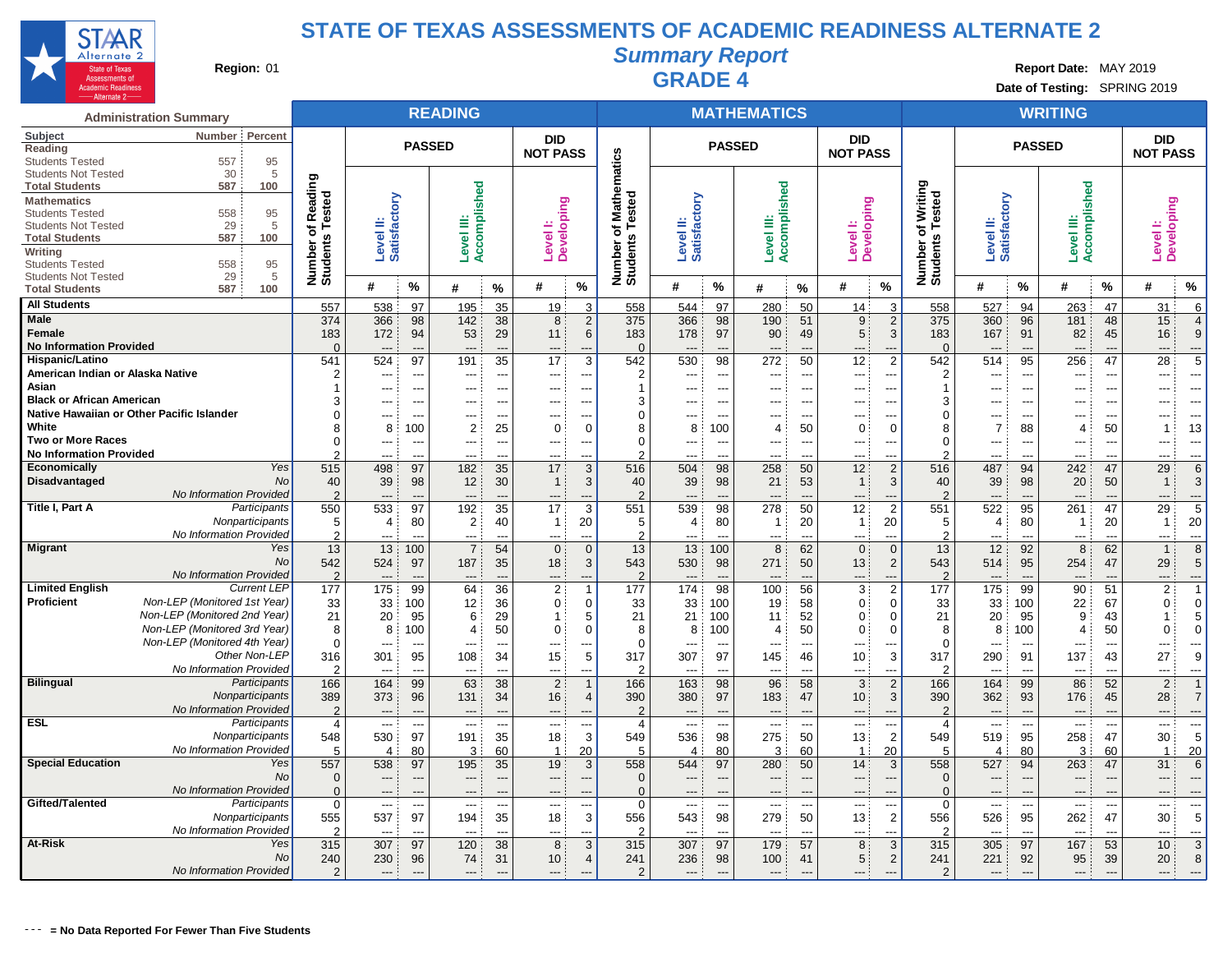

**Summary Report**

**Region:** 01 **Region:** 01 **Region:** 01 **Report Date:** MAY 2019 **GRADE** 5 **Report Date:** MAY 2019 **GRADE** 5

**Date of Testing:** SPRING 2019

|                                             | <b>Administration Summary</b>                                |                       |                           |                          | <b>READING</b>           |                          |                                                                      |                          |                     |                           |                                            | <b>MATHEMATICS</b>       |                          |                                                      |                                    |                           |                       | <b>SCIENCE</b> |                                 |                                     |                          |
|---------------------------------------------|--------------------------------------------------------------|-----------------------|---------------------------|--------------------------|--------------------------|--------------------------|----------------------------------------------------------------------|--------------------------|---------------------|---------------------------|--------------------------------------------|--------------------------|--------------------------|------------------------------------------------------|------------------------------------|---------------------------|-----------------------|----------------|---------------------------------|-------------------------------------|--------------------------|
| <b>Subject</b><br>Reading                   | Number<br>Percent                                            |                       |                           | <b>PASSED</b>            |                          |                          | <b>DID</b><br><b>NOT PASS</b>                                        |                          |                     |                           | <b>PASSED</b>                              |                          |                          | <b>DID</b><br><b>NOT PASS</b>                        |                                    |                           | <b>PASSED</b>         |                |                                 | <b>DID</b><br><b>NOT PASS</b>       |                          |
| <b>Students Tested</b>                      | 539<br>95                                                    |                       |                           |                          |                          |                          |                                                                      | athematics               |                     |                           |                                            |                          |                          |                                                      |                                    |                           |                       |                |                                 |                                     |                          |
| <b>Students Not Tested</b>                  | 27<br>5<br>100                                               |                       |                           |                          |                          |                          |                                                                      |                          |                     |                           |                                            |                          |                          |                                                      |                                    |                           |                       |                |                                 |                                     |                          |
| <b>Total Students</b><br><b>Mathematics</b> | 566                                                          | Reading               |                           |                          | Accomplished             |                          |                                                                      |                          |                     |                           |                                            | Accomplished             |                          |                                                      | Science                            |                           |                       | Accomplished   |                                 |                                     |                          |
| <b>Students Tested</b>                      | 539<br>95                                                    | ested                 |                           |                          |                          |                          |                                                                      |                          | ested               |                           |                                            |                          |                          |                                                      |                                    |                           |                       |                |                                 |                                     |                          |
| <b>Students Not Tested</b>                  | 27<br>5                                                      | ⊢                     |                           |                          | ≝                        |                          |                                                                      | Ź.                       | ⊢                   |                           |                                            | ≝                        |                          |                                                      |                                    |                           |                       |                |                                 |                                     |                          |
| <b>Total Students</b>                       | 566<br>100                                                   | ৳                     |                           |                          |                          |                          |                                                                      | ৳                        |                     |                           |                                            |                          |                          |                                                      |                                    |                           |                       |                |                                 |                                     |                          |
| <b>Science</b>                              |                                                              | Number of<br>Students | Level II:<br>Satisfactory |                          | <b>Level</b>             |                          | Level I:<br>Developing                                               | Number of<br>Students    |                     | Level II:<br>Satisfactory |                                            | Level                    |                          | Level I:<br>Developing                               | Number of Scien<br>Students Tested | Level II:<br>Satisfactory |                       | Level III:     |                                 | <b>Developing</b><br>Level I:       |                          |
| <b>Students Tested</b>                      | 539<br>95                                                    |                       |                           |                          |                          |                          |                                                                      |                          |                     |                           |                                            |                          |                          |                                                      |                                    |                           |                       |                |                                 |                                     |                          |
| <b>Students Not Tested</b>                  | 27<br>5                                                      |                       |                           |                          |                          |                          |                                                                      |                          |                     |                           |                                            |                          |                          |                                                      |                                    | #                         |                       |                |                                 |                                     |                          |
| <b>Total Students</b>                       | 566<br>100                                                   |                       | #                         | %                        | #                        | %                        | $\%$<br>#                                                            |                          |                     | #                         | %                                          | #                        | %                        | $\%$<br>#                                            |                                    |                           | %                     | #              | $\%$                            | #                                   | $\%$                     |
| <b>All Students</b>                         |                                                              | 539                   | 515                       | 96                       | 203                      | 38                       | 24                                                                   | $\overline{4}$           | 539                 | 523                       | 97                                         | 293                      | 54                       | 16<br>3                                              | 539                                | 523                       | 97                    | 271            | 50                              | 16                                  | 3                        |
| Male                                        |                                                              | 348                   | 334                       | 96                       | 139                      | 40                       | 14                                                                   | $\overline{4}$           | 348                 | 338                       | 97                                         | 193                      | 55                       | 10 <sup>1</sup><br>3                                 | 348                                | 339                       | 97                    | 177            | 51                              | 9                                   | 3                        |
| Female                                      |                                                              | 191                   | 181                       | 95                       | 64                       | 34                       | 10 <sup>°</sup>                                                      | 5                        | 191                 | 185                       | 97                                         | 100                      | 52                       | 6<br>3                                               | 191                                | 184                       | 96                    | 94             | 49                              | $\overline{7}$                      | $\overline{4}$           |
| <b>No Information Provided</b>              |                                                              | $\Omega$              |                           | ---                      | $\overline{a}$           | $\overline{a}$           | ---                                                                  |                          | $\Omega$            |                           |                                            | ---                      | $\overline{\phantom{a}}$ | $\overline{a}$<br>$---$                              | $\mathbf 0$                        |                           | ---                   | ---            | ---                             | ---                                 | ---                      |
| Hispanic/Latino                             |                                                              | 526                   | 504                       | 96                       | 199                      | 38                       | 22                                                                   | $\overline{4}$           | 526                 | 513                       | 98                                         | 287                      | 55                       | 13<br>$\overline{2}$                                 | 526                                | 512                       | 97                    | 266            | 51                              | 14                                  | 3                        |
| American Indian or Alaska Native            |                                                              | $\Omega$              |                           |                          |                          | $\overline{a}$           | $---$                                                                |                          | 0                   |                           | $\overline{a}$                             |                          | $\overline{a}$           | ---<br>$\overline{a}$                                | 0                                  |                           | ---                   |                |                                 | ---                                 | ---                      |
| Asian<br><b>Black or African American</b>   |                                                              |                       |                           | ---                      | ---                      | ---<br>---               | $\overline{\phantom{a}}$<br>$\overline{\phantom{a}}$                 |                          | $\overline{2}$<br>3 | $\overline{\phantom{a}}$  | $\overline{\phantom{a}}$                   | ---                      | ---<br>$\overline{a}$    | ---<br>---                                           | $\overline{2}$<br>3                | ---                       | ---                   | ---            |                                 | ---                                 | ---<br>$\overline{a}$    |
| Native Hawaiian or Other Pacific Islander   |                                                              |                       | ---                       | ---<br>---               | ---<br>---               | $---$                    | ---<br>$\overline{\phantom{a}}$<br>$---$<br>$\overline{\phantom{a}}$ |                          | $\Omega$            | ---<br>$---$              | $\overline{\phantom{a}}$<br>$\overline{a}$ | ---<br>---               | $\overline{a}$           | $---$<br>---<br>$---$<br>---                         | $\mathbf 0$                        | $---$<br>$---$            | ---<br>$\overline{a}$ | ---<br>---     | ---<br>$\overline{\phantom{a}}$ | ---<br>---                          | $\overline{\phantom{a}}$ |
| White                                       |                                                              |                       | 6                         | 100                      | $\overline{1}$           | 17                       | $\Omega$                                                             | $\Omega$                 | -6                  | 6                         | 100                                        | 3                        | 50                       | $\Omega$<br>$\Omega$                                 | 6                                  | 6                         | 100                   | $\overline{2}$ | 33                              | 0                                   | $\Omega$                 |
| <b>Two or More Races</b>                    |                                                              | 0                     |                           | ---                      | ---                      | $\overline{a}$           | ---                                                                  |                          | $\mathbf 0$         |                           | $\overline{\phantom{a}}$                   | ---                      | ---                      | ---<br>--                                            | $\Omega$                           | ---                       | --                    | ---            | $\overline{a}$                  | ---                                 | ---                      |
| <b>No Information Provided</b>              |                                                              | 2                     |                           | $\overline{a}$           | ---                      | $\overline{a}$           | ---                                                                  |                          | 2                   |                           | $\overline{a}$                             |                          | $\overline{a}$           | ---<br>$\overline{a}$                                | $\mathfrak{p}$                     | ---                       | --                    | ---            | $\overline{a}$                  | ---                                 | ---                      |
| <b>Economically</b>                         | Yes                                                          | 484                   | 464                       | 96                       | 184                      | 38                       | 20                                                                   | $\overline{4}$           | 484                 | 472                       | 98                                         | 265                      | 55                       | 12<br>$\overline{2}$                                 | 484                                | 471                       | 97                    | 250            | 52                              | 13                                  | 3                        |
| Disadvantaged                               | <b>No</b>                                                    | 52                    | 50                        | 96                       | 18                       | 35                       | $\overline{2}$                                                       | $\boldsymbol{\varDelta}$ | 52                  | 50                        | 96                                         | 27                       | 52                       | 2:<br>$\overline{\mathcal{A}}$                       | 52                                 | 51                        | 98                    | 21             | 40                              | $\mathbf{1}$                        | $\overline{2}$           |
|                                             | No Information Provided                                      | 3                     | ---                       | $---$                    | $\overline{a}$           | $\overline{a}$           | ---                                                                  |                          | 3                   | $\overline{\phantom{a}}$  |                                            |                          | $---$                    | $---$<br>$-$                                         | 3                                  | $---$                     | ---                   | $---$          |                                 | ---                                 | ---                      |
| Title I, Part A                             | Participants                                                 | 531                   | 510                       | 96                       | 200                      | 38                       | 21                                                                   | $\boldsymbol{\varDelta}$ | 531                 | 517                       | 97                                         | 290                      | 55                       | 3<br>14                                              | 531                                | 517                       | 97                    | 269            | 51                              | 14                                  | 3                        |
|                                             | Nonparticipants                                              | 4                     | ---                       | ---                      | ---                      | ---                      | $---$<br>$- -$                                                       |                          | $\overline{4}$      | ---                       | $\overline{\phantom{a}}$                   | ---                      | ---                      | ---<br>---                                           | 4                                  | ---                       | ---                   | ---            | $-$                             | ---                                 | ---                      |
|                                             | No Information Provided                                      | 4                     | ---                       | $\overline{a}$           | $\overline{\phantom{a}}$ | $\overline{a}$           | $---$<br>$\overline{\phantom{a}}$                                    |                          | $\overline{4}$      | $---$                     | $\overline{a}$                             | $\overline{a}$           | $\overline{\phantom{a}}$ | $---$<br>$\overline{\phantom{a}}$                    | $\overline{4}$                     | $---$                     | $-$                   | ---            | $---$                           | $\overline{a}$                      | $\overline{a}$           |
| <b>Migrant</b>                              | Yes                                                          | 13                    | 12                        | 92                       | 5                        | 38                       | $\mathbf{1}$ :                                                       | 8                        | 13                  | 13                        | 100                                        | 6                        | 46                       | $\mathbf{0}$<br>$\mathbf{0}$                         | 13                                 | 12                        | 92                    | 8              | 62                              | $\mathbf{1}$                        | 8                        |
|                                             | No                                                           | 520                   | 499                       | 96                       | 195                      | 38                       | 21                                                                   | $\overline{4}$           | 520                 | 506                       | 97                                         | 284                      | 55                       | 14<br>3                                              | 520                                | 507                       | 98                    | 261            | 50                              | 13                                  | 3                        |
|                                             | No Information Provided                                      | 6                     | $\overline{4}$            | 67                       | 3                        | 50                       | $\overline{2}$<br>33                                                 |                          | 6                   | 4                         | 67                                         | 3                        | 50                       | 33<br>$\overline{2}$                                 | 6                                  | $\overline{4}$            | 67                    | $\overline{2}$ | 33                              | $\overline{2}$                      | 33                       |
| <b>Limited English</b>                      | <b>Current LEP</b>                                           | 142                   | 138                       | 97                       | 62                       | 44                       | 4:                                                                   | 3                        | 142                 | 138                       | 97                                         | 90                       | 63                       | 3<br>4:                                              | 142                                | 138                       | 97                    | 78             | 55                              | 4                                   | 3                        |
| <b>Proficient</b>                           | Non-LEP (Monitored 1st Year)                                 | 41                    | 41                        | 100                      | 16                       | 39                       | 0                                                                    | $\mathbf 0$              | 41                  | 41                        | 100                                        | 23                       | 56                       | 0<br>$\Omega$                                        | 41                                 | 41                        | 100                   | 22             | 54                              | 0                                   | 0                        |
|                                             | Non-LEP (Monitored 2nd Year)<br>Non-LEP (Monitored 3rd Year) | 50<br>9               | 50                        | 100                      | 19                       | 38                       | 0                                                                    | $\mathbf 0$              | 50<br>-9            | 50                        | 100                                        | 29                       | 58                       | $\mathbf 0$<br>$\Omega$                              | 50                                 | 50                        | 100                   | 30             | 60                              | $\mathbf 0$                         | $\Omega$                 |
|                                             | Non-LEP (Monitored 4th Year)                                 | 13                    | 9                         | 100<br>85                | 3<br>3                   | 33<br>23                 | 0<br>$\overline{2}$                                                  | $\mathbf 0$              | 13                  | 9                         | 100<br>100                                 | 6<br>4                   | 67<br>31                 | $\mathbf 0$<br>$\Omega$<br>$\mathbf 0$<br>$\Omega$   | 9<br>13                            | 9<br>13                   | 100<br>100            | 6<br>5         | 67<br>38                        | 0<br>$\mathbf 0$                    | $\Omega$<br>$\Omega$     |
|                                             | Other Non-LEP                                                | 280                   | 11<br>263                 | 94                       | 97                       | 35                       | 15<br>17                                                             | 6                        | 280                 | 13<br>269                 | 96                                         | 138                      | 49                       | 11<br>4                                              | 280                                | 269                       | 96                    | 128            | 46                              | 11                                  | $\overline{4}$           |
|                                             | No Information Provided                                      | $\overline{4}$        | $\overline{a}$            | $\overline{a}$           | ---                      | $\overline{a}$           | ---<br>---                                                           |                          | 4                   | $---$                     | $\overline{a}$                             | ---                      | $\overline{a}$           | ---<br>$\overline{a}$                                | $\overline{4}$                     | ---                       | ---                   | ---            |                                 | ---                                 | ---                      |
| <b>Bilingual</b>                            | Participants                                                 | 125                   | 123                       | 98                       | 57                       | 46                       | $\overline{2}$                                                       | $\overline{2}$           | 125                 | 123                       | 98                                         | 84                       | 67                       | 2:<br>$\overline{2}$                                 | 125                                | 123                       | 98                    | 73             | 58                              | $\overline{2}$                      | $\overline{2}$           |
|                                             | Nonparticipants                                              | 411                   | 391                       | 95                       | 145                      | 35                       | 20                                                                   | 5                        | 411                 | 399                       | 97                                         | 208                      | 51                       | 12<br>3                                              | 411                                | 399                       | 97                    | 198            | 48                              | 12                                  | 3                        |
|                                             | No Information Provided                                      | 3                     |                           | $\overline{\phantom{a}}$ | $\overline{\phantom{a}}$ | $\overline{a}$           | $\overline{\phantom{a}}$                                             |                          | 3                   |                           | $\overline{\phantom{a}}$                   | $\overline{a}$           | $\overline{\phantom{a}}$ | $---$<br>$\overline{a}$                              | 3                                  |                           | ---                   | ---            | $-$                             | ---                                 | ---                      |
| <b>ESL</b>                                  | Participants                                                 | 9                     | 9                         | 100                      | $\mathbf{1}$             | 11                       | $\overline{0}$                                                       | $\mathbf 0$              | 9                   | 9:                        | 100                                        | $\mathbf{1}$             | 11                       | 0:<br>$\mathbf 0$                                    | 9                                  | 9:                        | 100                   | $\mathbf 0$    | $\mathbf 0$                     | $\overline{0}$                      | $\mathbf 0$              |
|                                             | Nonparticipants                                              | 523                   | 501                       | 96                       | 199                      | 38                       | 22                                                                   | 4                        | 523                 | 509                       | 97                                         | 288                      | 55                       | 14:<br>3                                             | 523                                | 509                       | 97                    | 268            | 51                              | 14                                  | 3                        |
|                                             | No Information Provided                                      | 7                     | 5                         | 71                       | 3                        | 43                       | $\overline{2}$<br>29                                                 |                          | $\overline{7}$      | 5                         | 71                                         | 4                        | 57                       | 29<br>2:                                             | 7                                  | 5                         | 71                    | 3              | 43                              | $\overline{2}$                      | 29                       |
| <b>Special Education</b>                    | Yes                                                          | 539                   | 515                       | 96                       | 203                      | 38                       | 24                                                                   | $\overline{4}$           | 539                 | 523                       | 97                                         | 293                      | 54                       | 16<br>3                                              | 539                                | 523                       | 97                    | 271            | 50                              | 16                                  | 3                        |
|                                             | No                                                           | $\mathbf 0$           | ---                       | ---                      | ---                      | $\overline{a}$           | ---<br>$\overline{\phantom{a}}$                                      |                          | $\mathbf 0$         | ---                       | $\overline{\phantom{a}}$                   | ---                      | ---                      | $\overline{\phantom{a}}$<br>$\overline{\phantom{a}}$ | $\mathbf 0$                        | ---                       | ---                   | ---            | ---                             | ---                                 | ---                      |
|                                             | No Information Provided                                      | $\Omega$              | $---$                     | $---$                    | ---                      | $---$                    | $\overline{a}$<br>$---$                                              |                          | $\Omega$            | $---$                     | $\overline{\phantom{a}}$                   | $---$                    | $---$                    | $\overline{\phantom{a}}$<br>$---$                    | $\Omega$                           | $---$                     | ---                   | $---$          | $---$                           | ---                                 | $\overline{\phantom{a}}$ |
| Gifted/Talented                             | Participants                                                 | 0                     | $---$                     | $\overline{\phantom{a}}$ | $\overline{a}$           | $\overline{\phantom{a}}$ | $---$<br>$\overline{\phantom{a}}$                                    |                          | $\mathbf 0$         | ---                       | $\overline{a}$                             | $\overline{\phantom{a}}$ | $\overline{a}$           | ---<br>$\overline{\phantom{a}}$                      | $\mathbf 0$                        | ---                       | ---                   | ---            | $\overline{a}$                  | ---                                 | $\overline{\phantom{a}}$ |
|                                             | Nonparticipants                                              | 534                   | 512                       | 96                       | 201                      | 38                       | 22                                                                   | 4                        | 534                 | 520                       | 97                                         | 291                      | 54                       | 3<br>14                                              | 534                                | 520                       | 97                    | 270            | 51                              | 14                                  | 3                        |
| At-Risk                                     | No Information Provided<br>Yes                               | 5                     | 3                         | 60<br>97                 | $\mathfrak{p}$           | 40                       | $\overline{2}$<br>40<br>9                                            | 3                        | 5                   | 3<br>262                  | 60<br>98                                   | 2<br>169                 | 40                       | 2<br>40<br>6<br>$\overline{2}$                       | 5                                  | 3                         | 60<br>97              | $\overline{1}$ | 20<br>57                        | $\overline{2}$<br>$7^{\frac{1}{2}}$ | 40                       |
|                                             | <b>No</b>                                                    | 268                   | 259                       | 95                       | 115                      | 43                       |                                                                      |                          | 268<br>267          | 259                       | 97                                         |                          | 63                       |                                                      | 268                                | 261                       | 97                    | 153            | 44                              |                                     | 3<br>3                   |
|                                             | No Information Provided                                      | 267<br>$\overline{4}$ | 254<br>---                |                          | 87<br>---                | 33<br>---                | 13<br>---                                                            | 5                        | $\overline{4}$      | $---$                     |                                            | 123<br>---               | 46<br>---                | 8:<br>3<br>---<br>---                                | 267<br>$\overline{4}$              | 260<br>---                | ---                   | 118<br>---     | ---                             | 7:<br>---                           | ---                      |
|                                             |                                                              |                       |                           |                          |                          |                          |                                                                      |                          |                     |                           |                                            |                          |                          |                                                      |                                    |                           |                       |                |                                 |                                     |                          |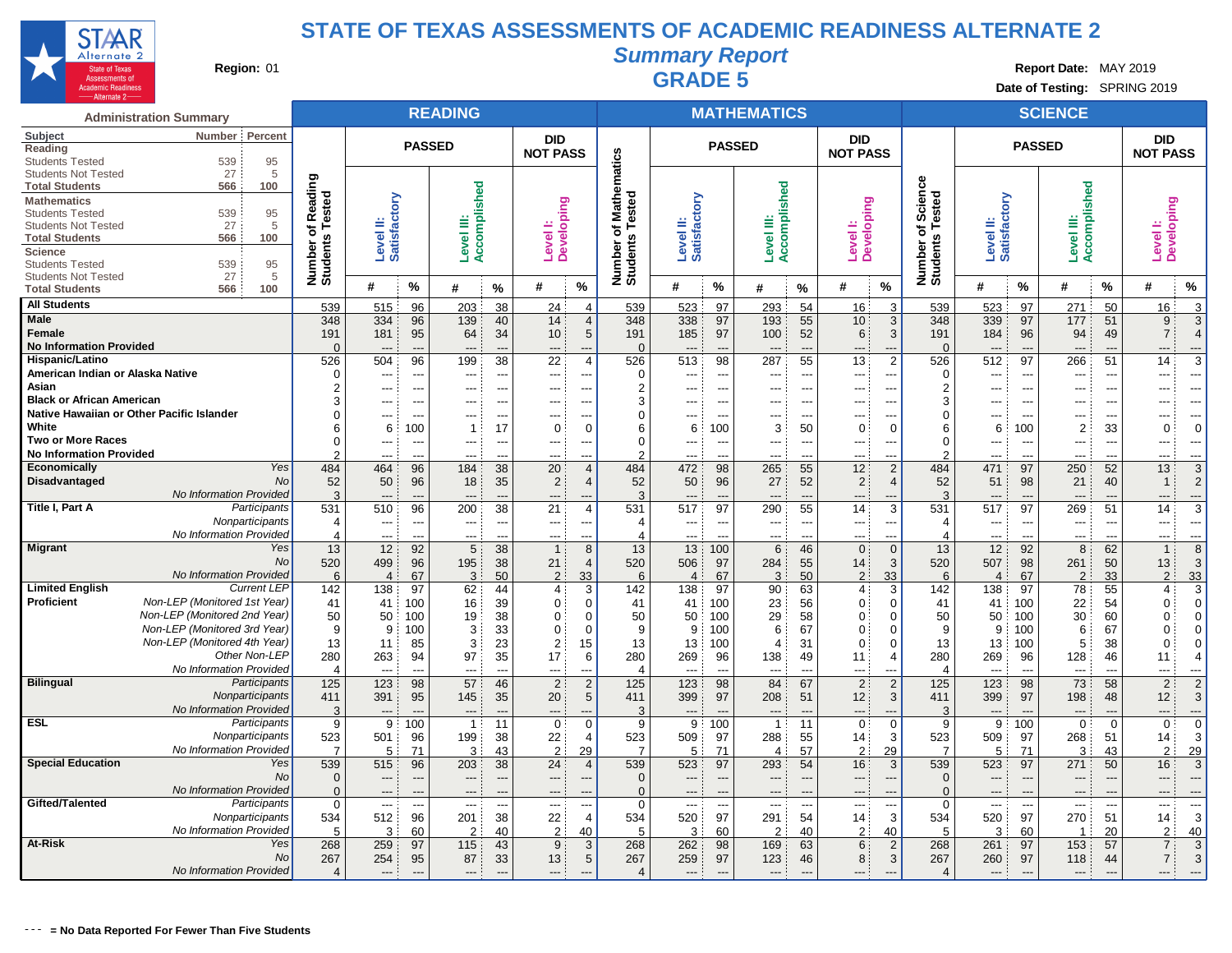

### **Summary Report Region:** 01 **Region:** 01 **Region:** 01 **Report Date:** MAY 2019 **GRADE 6 Report Date:** MAY 2019 **GRADE 6 Date: CONFING 2019**

**Date of Testing:** SPRING 2019

|                                                                                                                                                                                      | <b>Administration Summary</b>                                            |                                                 |                                 |               | <b>READING</b>                   |              |                                           |                                        |                                                            |                                 |                       | <b>MATHEMATICS</b>              |            |                               |                                        |
|--------------------------------------------------------------------------------------------------------------------------------------------------------------------------------------|--------------------------------------------------------------------------|-------------------------------------------------|---------------------------------|---------------|----------------------------------|--------------|-------------------------------------------|----------------------------------------|------------------------------------------------------------|---------------------------------|-----------------------|---------------------------------|------------|-------------------------------|----------------------------------------|
| Subject<br>Reading                                                                                                                                                                   | Percent<br><b>Number</b>                                                 |                                                 |                                 | <b>PASSED</b> |                                  |              | <b>DID</b><br><b>NOT PASS</b>             |                                        |                                                            |                                 | <b>PASSED</b>         |                                 |            | DID<br><b>NOT PASS</b>        |                                        |
| <b>Students Tested</b><br><b>Students Not Tested</b><br><b>Total Students</b><br><b>Mathematics</b><br><b>Students Tested</b><br><b>Students Not Tested</b><br><b>Total Students</b> | 531<br>92<br>49<br>8<br>100<br>580<br>531<br>92<br>49<br>8<br>580<br>100 | Reading<br>Tested<br>৳<br>Number of<br>Students | Satisfactory<br>Level II:       |               | Accomplished<br>Level III:       |              | <b>Developing</b><br>Level <sub>I</sub> : |                                        | <b>Mathematics</b><br>Tested<br>৳<br>Number of<br>Students | Satisfactory<br>Level II:       |                       | Accomplished<br>Level III:      |            | <b>Developing</b><br>Level I: |                                        |
|                                                                                                                                                                                      |                                                                          |                                                 | #                               | %             | #                                | %            | #                                         | $\%$                                   |                                                            | #                               | %                     | #                               | %          | #                             | %                                      |
| <b>All Students</b>                                                                                                                                                                  |                                                                          | 531                                             | 517                             | 97            | 238                              | 45           | 14                                        | 3                                      | 531                                                        | 520                             | 98                    | 315                             | 59         | 11                            | $\overline{c}$                         |
| <b>Male</b><br>Female                                                                                                                                                                |                                                                          | 377<br>154                                      | 371<br>146                      | 98<br>95      | 173<br>65                        | 46<br>42     | 6<br>8                                    | $\overline{c}$<br>5                    | 377<br>154                                                 | 371<br>149                      | 98<br>97              | 222<br>93                       | 59<br>60   | 6<br>5                        | $\overline{c}$<br>3                    |
| <b>No Information Provided</b><br>Hispanic/Latino                                                                                                                                    |                                                                          | $\mathbf 0$<br>510                              | ---<br>496                      | ---<br>97     | ---<br>228                       | ---<br>45    | ---<br>14                                 | ---<br>3                               | $\mathbf 0$<br>510                                         | $\overline{\phantom{a}}$<br>499 | ---<br>98             | $\overline{\phantom{a}}$<br>304 | ---<br>60  | 11                            | ---<br>$\overline{\mathbf{c}}$         |
| American Indian or Alaska Native<br>Asian                                                                                                                                            |                                                                          | 0                                               | ---                             | ---           | ---                              | ---          | ---                                       | ---                                    | 0                                                          | ---                             | ---                   | ---                             | ---        | ---                           | ---                                    |
| <b>Black or African American</b>                                                                                                                                                     |                                                                          | 3<br>4                                          | ---<br>$\overline{\phantom{a}}$ | ---<br>---    | ---<br>---                       | ---<br>$---$ | ---<br>---                                | $---$<br>---                           | 3<br>4                                                     | ---<br>---                      | ---<br>---            | ---<br>---                      | ---<br>--- | ---<br>$- - -$                | ---<br>---                             |
| White                                                                                                                                                                                | Native Hawaiian or Other Pacific Islander                                | $\mathbf 0$<br>10                               | ---<br>10                       | ---<br>100    | ---<br>5                         | ---<br>50    | ---<br>0                                  | ---<br>0                               | $\mathbf 0$<br>10                                          | ---<br>10                       | ---<br>100            | ---<br>4                        | ---<br>40  | 0                             | ---<br>$\mathbf 0$                     |
| <b>Two or More Races</b>                                                                                                                                                             |                                                                          | 1                                               | $---$                           | ---           | ---                              | ---          | ---                                       | $---$                                  | 1                                                          | ---                             | ---                   | $---$                           | ---        | $---$                         | ---                                    |
| <b>No Information Provided</b><br><b>Economically</b>                                                                                                                                | Yes                                                                      | 3<br>465                                        | ---<br>453                      | ---<br>97     | $---$<br>209                     | ---<br>45    | ---<br>12                                 | ---<br>3                               | 3<br>465                                                   | $---$<br>455                    | $---$<br>98           | $---$<br>282                    | ---<br>61  | $- - -$<br>10                 | ---<br>$\overline{c}$                  |
| <b>Disadvantaged</b>                                                                                                                                                                 | No<br>No Information Provided                                            | 62                                              | 60                              | 97            | 27                               | 44           | $\overline{2}$                            | 3                                      | 62                                                         | 61                              | 98                    | 30                              | 48         | 1                             | $\overline{c}$                         |
| Title I, Part A                                                                                                                                                                      | Participants                                                             | $\overline{4}$<br>519                           | $---$<br>505                    | ---<br>97     | ---<br>235                       | $---$<br>45  | ---<br>14                                 | ---<br>3                               | $\overline{4}$<br>519                                      | ---<br>508                      | ---<br>98             | $\overline{\phantom{a}}$<br>309 | ---<br>60  | $---$<br>11                   | ---<br>$\overline{\mathbf{c}}$         |
|                                                                                                                                                                                      | Nonparticipants<br>No Information Provided                               | 8<br>$\overline{4}$                             | 8<br>$\overline{a}$             | 100<br>---    | 1<br>---                         | 13<br>---    | 0<br>---                                  | 0<br>---                               | 8<br>4                                                     | 8<br>---                        | 100<br>$\overline{a}$ | 3<br>---                        | 38<br>---  | $\mathbf{0}$<br>---           | $\overline{0}$<br>---                  |
| <b>Migrant</b>                                                                                                                                                                       | Yes                                                                      | 10                                              | 10                              | 100           | $\overline{4}$                   | 40           | $\mathbf 0$                               | 0                                      | 10                                                         | 10                              | 100                   | 9                               | 90         | $\mathbf 0$                   | $\overline{0}$                         |
|                                                                                                                                                                                      | <b>No</b><br>No Information Provided                                     | 517<br>4                                        | 503<br>---                      | 97<br>---     | 232<br>$---$                     | 45           | 14<br>---                                 | 3<br>---                               | 517<br>$\overline{4}$                                      | 506<br>$---$                    | 98                    | 303<br>---                      | 59<br>---  | 11<br>$---$                   | $\overline{2}$<br>---                  |
| <b>Limited English</b><br><b>Proficient</b>                                                                                                                                          | <b>Current LEP</b><br>Non-LEP (Monitored 1st Year)                       | 119<br>26                                       | 115<br>26                       | 97<br>100     | 58<br>17                         | 49<br>65     | 4<br>0                                    | 3<br>0                                 | 119<br>26                                                  | 115<br>26                       | 97<br>100             | 83<br>15                        | 70<br>58   | $\overline{4}$<br>0           | 3<br>0                                 |
|                                                                                                                                                                                      | Non-LEP (Monitored 2nd Year)                                             | 34                                              | 33                              | 97            | 14                               | 41           | 1                                         | 3                                      | 34                                                         | 34                              | 100                   | 22                              | 65         | 0                             | 0                                      |
|                                                                                                                                                                                      | Non-LEP (Monitored 3rd Year)<br>Non-LEP (Monitored 4th Year)             | 25<br>11                                        | 25<br>11                        | 100<br>100    | 12<br>6                          | 48<br>55     | 0<br>0                                    | $\mathbf 0$<br>0                       | 25<br>11                                                   | 25<br>11                        | 100<br>100            | 11<br>8                         | 44<br>73   | 0<br>0                        | 0<br>$\mathbf 0$                       |
|                                                                                                                                                                                      | Other Non-LEP                                                            | 312                                             | 303                             | 97            | 129                              | 41           | 9                                         | 3                                      | 312                                                        | 305                             | 98                    | 173                             | 55         | $\overline{7}$                | $\overline{c}$                         |
| <b>Bilingual</b>                                                                                                                                                                     | No Information Provided<br>Participants                                  | 4<br>6                                          | $\overline{a}$<br>6             | $---$<br>100  | $\overline{a}$<br>$\overline{4}$ | $---$<br>67  | ---<br>$\mathbf 0$                        | ---<br>0                               | $\overline{4}$<br>6                                        | $\overline{a}$<br>6             | 100                   | $---$<br>6                      | ---<br>100 | ---<br>$\mathbf{0}$           | ---<br>$\mathbf 0$                     |
|                                                                                                                                                                                      | Nonparticipants                                                          | 520                                             | 506                             | 97            | 231                              | 44           | 14                                        | 3                                      | 520                                                        | 509                             | 98                    | 305                             | 59         | 11 <sup>1</sup>               | $\overline{c}$                         |
| <b>ESL</b>                                                                                                                                                                           | No Information Provided<br>Participants                                  | 5<br>100                                        | 5<br>96                         | 100<br>96     | 3<br>51                          | 60<br>51     | $\mathbf 0$<br>$\overline{4}$             | $\overline{0}$<br>$\overline{4}$       | 5<br>100                                                   | 5<br>96                         | 100<br>96             | 4<br>69                         | 80<br>69   | $\mathbf{0}$<br>4:            | $\mathbf 0$<br>4                       |
|                                                                                                                                                                                      | Nonparticipants<br>No Information Provided                               | 427                                             | 417                             | 98            | 185                              | 43           | 10                                        | $\overline{2}$                         | 427                                                        | 420                             | 98                    | 243                             | 57         | $\overline{7}$                | $\overline{\mathbf{c}}$                |
| <b>Special Education</b>                                                                                                                                                             | Yes                                                                      | 4<br>531                                        | ---<br>517                      | ---<br>97     | 238                              | ---<br>45    | ---<br>14                                 | ---<br>3                               | 4<br>531                                                   | ---<br>520                      | ---<br>98             | ---<br>315                      | ---<br>59  | 11                            | ---<br>$\overline{2}$                  |
|                                                                                                                                                                                      | No<br>No Information Provided                                            | $\mathbf 0$<br>$\mathbf{0}$                     | ---<br>$---$                    | ---<br>---    | ---<br>$---$                     | ---<br>---   | ---<br>---                                | ---<br>---                             | $\mathbf 0$<br>$\Omega$                                    | ---<br>$---$                    | ---<br>---            | ---<br>$---$                    | ---<br>--- | $---$<br>$---$                | ---<br>---                             |
| Gifted/Talented                                                                                                                                                                      | Participants                                                             | 0                                               |                                 | ---           |                                  | ---          |                                           |                                        | 0                                                          |                                 | ---                   | ---                             |            |                               | ---                                    |
|                                                                                                                                                                                      | Nonparticipants<br>No Information Provided                               | 527<br>4                                        | 513<br>---                      | 97<br>---     | 236<br>---                       | 45<br>---    | 14<br>---                                 | 3<br>---                               | 527<br>4                                                   | 516<br>---                      | 98<br>---             | 312<br>---                      | 59<br>---  | 11<br>$---$                   | 2                                      |
| At-Risk                                                                                                                                                                              | Yes                                                                      | 237                                             | 230                             | 97            | 117                              | 49           | $\overline{7}$                            | $\sqrt{3}$                             | 237                                                        | 232                             | 98                    | 157                             | 66         | 5:                            | ---<br>$\overline{\mathbf{c}}$         |
|                                                                                                                                                                                      | No<br>No Information Provided                                            | 291<br>3                                        | 284                             | 98<br>---     | 120:<br>---                      | 41           | $\overline{7}$                            | $\sqrt{2}$                             | 291<br>3                                                   | 285                             | 98<br>---             | 155                             | 53         | 6                             | $\overline{\mathbf{c}}$<br>---         |
| Career /                                                                                                                                                                             | Participants                                                             | 26                                              | ---<br>23                       | 88            | 11                               | 42           | ---<br>3                                  | 12                                     | 26                                                         | ---<br>25                       | 96                    | ---<br>13                       | 50         | $\mathbf{1}$                  | 4                                      |
| <b>Technical</b><br><b>Education</b>                                                                                                                                                 | Nonparticipants<br>No Information Provided                               | 500<br>5                                        | 489                             | 98<br>5:100   | 225:<br>2:                       | 45<br>40     | 11<br>0:                                  | $\overline{\mathbf{c}}$<br>$\mathbf 0$ | 500<br>5                                                   | 490                             | 98<br>5:100           | 298 :<br>4 :                    | 60<br>80   | 10:<br>0:                     | $\overline{\mathbf{c}}$<br>$\mathsf 0$ |
|                                                                                                                                                                                      |                                                                          |                                                 |                                 |               |                                  |              |                                           |                                        |                                                            |                                 |                       |                                 |            |                               |                                        |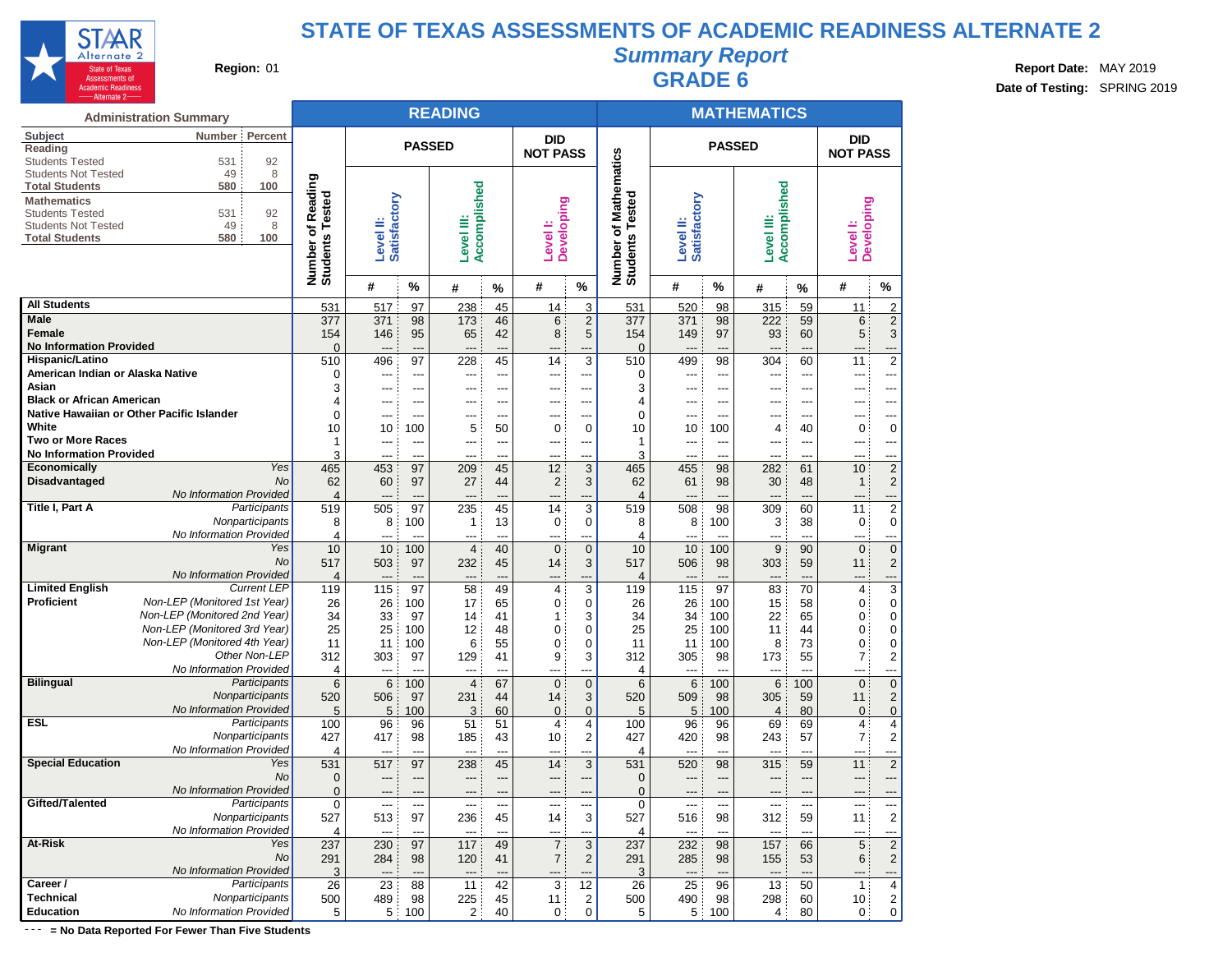

**Summary Report**

**Region:** 01 **Region:** 01 **Region:** 01 **Report Date:** MAY 2019 **GRADE 7 Report Date:** MAY 2019 **GRADE 7 Date: Report Date: MAY 2019** 

**Date of Testing:** SPRING 2019

| <b>Administration Summary</b>                                                |                      |                              |                                | <b>READING</b>                 |                      |                                   |                |                          |                           |                          | <b>MATHEMATICS</b>             |                          |                                               |                                     |                           |                | <b>WRITING</b>             |                                |                       |                          |
|------------------------------------------------------------------------------|----------------------|------------------------------|--------------------------------|--------------------------------|----------------------|-----------------------------------|----------------|--------------------------|---------------------------|--------------------------|--------------------------------|--------------------------|-----------------------------------------------|-------------------------------------|---------------------------|----------------|----------------------------|--------------------------------|-----------------------|--------------------------|
| Subject<br>Number Percent<br>Reading                                         |                      |                              | <b>PASSED</b>                  |                                |                      | <b>DID</b>                        |                |                          |                           | <b>PASSED</b>            |                                |                          | <b>DID</b>                                    |                                     |                           | <b>PASSED</b>  |                            |                                | DID                   |                          |
| 95<br>471<br><b>Students Tested</b>                                          |                      |                              |                                |                                |                      | <b>NOT PASS</b>                   |                | <b>Mathematics</b>       |                           |                          |                                |                          | <b>NOT PASS</b>                               |                                     |                           |                |                            |                                | <b>NOT PASS</b>       |                          |
| 5<br><b>Students Not Tested</b><br>23                                        |                      |                              |                                |                                |                      |                                   |                |                          |                           |                          |                                |                          |                                               |                                     |                           |                |                            |                                |                       |                          |
| 100<br><b>Total Students</b><br>494                                          | Reading              |                              |                                |                                |                      |                                   |                |                          |                           |                          |                                |                          |                                               | Writing                             |                           |                |                            |                                |                       |                          |
| <b>Mathematics</b>                                                           | ested                |                              |                                |                                |                      |                                   |                | ested                    |                           |                          |                                |                          |                                               |                                     |                           |                |                            |                                |                       |                          |
| 95<br>470<br><b>Students Tested</b>                                          |                      | ≝                            |                                | Ë                              |                      | 4                                 |                |                          |                           |                          | Ë                              |                          |                                               |                                     |                           |                |                            |                                |                       |                          |
| <b>Students Not Tested</b><br>24<br>5<br><b>Total Students</b><br>494<br>100 | ⊢<br>৳               |                              |                                | $\overline{\bullet}$           |                      |                                   |                | ⊢<br>৳                   |                           |                          |                                |                          |                                               |                                     |                           |                |                            |                                | ÷.                    |                          |
| Writing                                                                      | Number o<br>Students | Satisfactory<br><b>Level</b> |                                | Accomplished<br>Š              |                      | <b>Developing</b><br><b>Level</b> |                | Number o<br>Students     | Level II:<br>Satisfactory |                          | Accomplished<br>Level          |                          | Level I:<br>Developing                        | Number of Writin<br>Students Tested | Level II:<br>Satisfactory |                | Accomplished<br>Level III: |                                | Developing<br>Level   |                          |
| 469<br>95<br><b>Students Tested</b>                                          |                      |                              |                                |                                |                      |                                   |                |                          |                           |                          |                                |                          |                                               |                                     |                           |                |                            |                                |                       |                          |
| 25<br>5<br><b>Students Not Tested</b>                                        |                      |                              |                                |                                |                      |                                   |                |                          |                           |                          |                                |                          |                                               |                                     |                           |                |                            |                                |                       |                          |
| 494<br>100<br><b>Total Students</b>                                          |                      | #                            | %                              | #                              | %                    | #                                 | $\%$           |                          | $\pmb{\#}$                | $\%$                     | #                              | %                        | $\%$<br>#                                     |                                     | #                         | $\%$           | #                          | %                              | #                     | %                        |
| <b>All Students</b>                                                          | 471                  | 455                          | 97                             | 214                            | 45                   | 16                                | 3              | 470                      | 467                       | 99                       | 255                            | 54                       | 3 <sup>3</sup><br>-1                          | 469                                 | 448                       | 96             | 255                        | 54                             | 21                    | $\overline{4}$           |
| Male                                                                         | 312                  | 301                          | 96                             | 144                            | 46                   | 11                                | $\overline{4}$ | 311                      | 308                       | 99                       | 175                            | 56                       | 3 <sup>3</sup><br>$\mathbf{1}$                | 310                                 | 295                       | 95             | 173                        | 56                             | 15                    | 5                        |
| Female                                                                       | 159                  | 154                          | 97                             | 70                             | 44                   | 5                                 | 3              | 159                      | 159                       | 100                      | 80                             | 50                       | 0:<br>$\mathbf{0}$                            | 159                                 | 153                       | 96             | 82                         | 52                             | 6                     | $\overline{4}$           |
| <b>No Information Provided</b>                                               | $\Omega$             | $---$                        | $\overline{a}$                 | $\overline{\phantom{a}}$       | ---                  | ---                               |                | $\Omega$                 | ---                       |                          | $\overline{a}$                 | $\overline{a}$           | $\overline{\phantom{a}}$<br>$---$             | $\Omega$                            | $---$                     | ---            | $\overline{a}$             | $-$                            | ---                   | ---                      |
| Hispanic/Latino<br>American Indian or Alaska Native                          | 453                  | 437                          | 96                             | 209                            | 46                   | 16                                | $\overline{4}$ | 452                      | 449                       | 99                       | 248                            | 55                       | 3                                             | 451                                 | 430                       | 95             | 249                        | 55                             | 21                    | 5                        |
| Asian                                                                        |                      | ---                          | ---                            | ---                            | ---                  | ---                               | ---            | -1<br>$\overline{2}$     | $---$                     | $\overline{\phantom{a}}$ | $\overline{\phantom{a}}$       | $\overline{\phantom{a}}$ | $\overline{\phantom{a}}$<br>---               | $\mathbf{1}$                        | $\overline{\phantom{a}}$  | ---            | $\qquad \qquad \cdots$     | $\overline{a}$                 | ---                   | ---                      |
| <b>Black or African American</b>                                             | $\overline{2}$       | ---<br>---                   | ---<br>---                     | $\overline{a}$<br>---          | ---<br>---           | ---<br>---                        |                | 4                        |                           |                          | ---<br>---                     | $\overline{a}$<br>---    | ---<br>---<br>$\overline{\phantom{a}}$        | $\overline{2}$<br>$\overline{4}$    | ---<br>$---$              | ---<br>---     | ---                        | ---                            | ---<br>---            | ---<br>---               |
| Native Hawaiian or Other Pacific Islander                                    |                      | ---                          |                                | ---                            | $\overline{a}$       |                                   |                | $\Omega$                 |                           |                          | ---                            | $\overline{a}$           | $\overline{a}$                                | $\Omega$                            | ---                       | $\overline{a}$ |                            |                                | ---                   | ---                      |
| White                                                                        | 8                    | 8                            | 100                            | 1                              | 13                   | $\mathbf 0$                       | $\Omega$       | 8                        | 8                         | 100                      | $\overline{2}$                 | 25                       | $\mathbf 0$<br>$\Omega$                       | 8                                   | 8                         | 100            | 4                          | 50                             | $\mathbf 0$           | $\overline{0}$           |
| <b>Two or More Races</b>                                                     |                      | ---                          | $\overline{a}$                 | ---                            | ---                  | ---                               |                | $\mathbf{1}$             |                           |                          | $\overline{a}$                 | $\overline{\phantom{a}}$ | $\overline{\phantom{a}}$                      | $\mathbf{1}$                        |                           | --             |                            | $\overline{\phantom{a}}$       | ---                   | ---                      |
| <b>No Information Provided</b>                                               | $\mathcal{P}$        |                              | $\overline{a}$                 |                                | $\overline{a}$       |                                   |                | $\mathcal{P}$            |                           |                          |                                | $\overline{\phantom{a}}$ | $\overline{\phantom{a}}$                      | $\mathcal{P}$                       |                           | $\overline{a}$ |                            | $\overline{a}$                 |                       | ---                      |
| <b>Economically</b><br>Yes                                                   | 421                  | 406                          | 96                             | 197                            | 47                   | 15                                | $\overline{4}$ | 420                      | 417                       | 99                       | 234                            | 56                       | 3                                             | 419                                 | 399                       | 95             | 235                        | 56                             | 20                    | 5                        |
| Disadvantaged<br>No                                                          | 48                   | 47                           | 98                             | 17                             | 35                   | 1:                                | $\overline{2}$ | 48                       | 48                        | 100                      | 20                             | 42                       | 0:<br>$\mathbf{0}$                            | 48                                  | 47                        | 98             | 19                         | 40                             | $\mathbf{1}$          | $\overline{2}$           |
| No Information Provided                                                      | $\overline{2}$       | $---$                        | $-$                            | $\overline{a}$                 | ---                  | ---                               |                | $\overline{2}$           | $---$                     |                          | $\overline{a}$                 | $\overline{a}$           | $\overline{\phantom{a}}$                      | $\overline{2}$                      | $---$                     | $-$            | $\overline{a}$             |                                | ---                   | ---                      |
| Title I, Part A<br>Participants                                              | 463                  | 449                          | 97                             | 212                            | 46                   | 14                                | 3              | 462                      | 459                       | 99                       | 252                            | 55                       | 3<br>$\overline{1}$                           | 461                                 | 441                       | 96             | 251                        | 54                             | 20                    | $\overline{4}$           |
| Nonparticipants                                                              | 3                    | $---$                        | $\overline{a}$                 | $\overline{\phantom{a}}$       | $\overline{a}$       | $---$                             | $---$          | 3                        | $---$                     | $\overline{a}$           | $---$                          | $---$                    | $\overline{\phantom{a}}$<br>$---$             | 3                                   | $---$                     | $\overline{a}$ | $---$                      | $\overline{a}$                 | $\overline{a}$        | $\overline{\phantom{a}}$ |
| No Information Provided                                                      | 5                    | $\overline{4}$               | 80                             | $\mathbf{1}$                   | 20                   | $1$ :                             | 20             | 5                        | 5                         | 100                      | $\mathbf{1}$                   | 20                       | $\mathbf{0}$<br>$\Omega$                      | 5                                   | $\overline{4}$            | 80             | 2                          | 40                             | $\mathbf{1}$          | 20                       |
| <b>Migrant</b><br>Yes<br>No                                                  | 13                   | 13                           | 100                            | $\overline{7}$                 | 54                   | $\mathbf 0$                       | $\Omega$       | 13                       | 13                        | 100                      | 9                              | 69                       | 0<br>$\Omega$                                 | 13                                  | 11                        | 85             | 8                          | 62                             | $\overline{2}$        | 15                       |
| No Information Provided                                                      | 455<br>3             | 440<br>$---$                 | 97<br>$\overline{a}$           | 207<br>---                     | 45<br>$\overline{a}$ | 15<br>---                         | 3              | 454<br>3                 | 451<br>$---$              | 99                       | 245<br>$---$                   | 54<br>$---$              | 3:<br>---                                     | 453<br>3                            | 435<br>$---$              | 96<br>---      | 246<br>---                 | 54<br>$---$                    | 18<br>---             | $\overline{4}$<br>---    |
| <b>Limited English</b><br><b>Current LEP</b>                                 | 72                   | 67                           | 93                             | 39                             | 54                   | 5                                 | 7              | 72                       | 72                        | 100                      | 44                             | 61                       | $\mathbf 0$<br>$\Omega$                       | 72                                  | 65                        | 90             | 45                         | 63                             | $\overline{7}$        | 10                       |
| Non-LEP (Monitored 1st Year)<br>Proficient                                   | 28                   | 27                           | 96                             | 15                             | 54                   | 1:                                | $\overline{4}$ | 28                       | 28                        | 100                      | 15                             | 54                       | $\mathbf{0}$<br>0                             | 28                                  | 27                        | 96             | 19                         | 68                             | $\mathbf 1$           | $\overline{4}$           |
| Non-LEP (Monitored 2nd Year)                                                 | 23                   | 23                           | 100                            | 10                             | 43                   | 0                                 | 0              | 22                       | 22                        | 100                      | 15                             | 68                       | $\mathbf{0}$<br>$\Omega$                      | 22                                  | 21                        | 95             | 13                         | 59                             | 1:                    | 5                        |
| Non-LEP (Monitored 3rd Year)                                                 | 29                   | 29                           | 100                            | 13                             | 45                   | $\Omega$                          | $\Omega$       | 29                       | 29                        | 100                      | 13                             | 45                       | $\Omega$<br>$\Omega$                          | 29                                  | 29                        | 100            | 10                         | 34                             | $\Omega$              | $\Omega$                 |
| Non-LEP (Monitored 4th Year)                                                 | 16                   | 15                           | 94                             | 8                              | 50                   | 1:                                | 6              | 16                       | 16                        | 100                      | 9                              | 56                       | $\Omega$<br>$\Omega$                          | 16                                  | 16                        | 100            | 8                          | 50                             | $\Omega$              | $\Omega$                 |
| Other Non-LEP                                                                | 300                  | 292                          | 97                             | 129                            | 43                   | 8                                 | 3              | 300                      | 297                       | 99                       | 158                            | 53                       | 3:                                            | 299                                 | 288                       | 96             | 159                        | 53                             | 11                    | $\overline{4}$           |
| No Information Provided                                                      | 3                    | $\overline{\phantom{a}}$     | ---                            | ---                            | ---                  | ---                               | ---            | 3                        | ---                       | $\overline{a}$           | ---                            | $\overline{\phantom{a}}$ | ---<br>---                                    | 3                                   |                           | ---            | ---                        | ---                            | ---                   | ---                      |
| <b>Bilingual</b><br>Participants                                             | $\mathbf{1}$         | ---                          | ---                            | ---                            | ---                  | ---                               |                | $\overline{1}$           |                           | $\overline{\phantom{a}}$ | $\overline{\phantom{a}}$       | $\overline{\phantom{a}}$ | ---<br>$\overline{\phantom{a}}$               | $\overline{1}$                      | ---                       | ---            | ---                        | $\overline{\phantom{a}}$       | ---                   | ---                      |
| Nonparticipants<br>No Information Provided                                   | 466                  | 451                          | 97                             | 214                            | 46                   | 15                                | 3              | 465<br>$\overline{4}$    | 462                       | 99                       | 253                            | 54                       | $\mathbf{3}$<br>-1                            | 464<br>$\overline{4}$               | 444                       | 96             | 254                        | 55                             | 20                    | $\overline{4}$           |
| ESL<br>Participants                                                          | $\overline{4}$<br>65 | 60                           | $\overline{\phantom{a}}$<br>92 | $\overline{\phantom{a}}$<br>37 | ---<br>57            | 5                                 | 8              | 65                       | 65                        | 100                      | $\overline{\phantom{a}}$<br>39 | --<br>60                 | $\overline{\phantom{a}}$<br>0:<br>$\mathbf 0$ | 65                                  | 58                        | ---<br>89      | 41                         | $\overline{\phantom{a}}$<br>63 | ---<br>$\overline{7}$ | ---<br>11                |
| Nonparticipants                                                              | 402                  | 392                          | 98                             | 177                            | 44                   | 10                                | $\overline{c}$ | 401                      | 398                       | 99                       | 215                            | 54                       | 3                                             | 400                                 | 387                       | 97             | 213                        | 53                             | 13                    | 3                        |
| No Information Provided                                                      | $\overline{4}$       | $---$                        | $\overline{a}$                 | $\overline{a}$                 | $\overline{a}$       | ---                               | $---$          | $\boldsymbol{\varDelta}$ | $---$                     | $---$                    | $---$                          | $\overline{a}$           | $\overline{a}$<br>$- - -$                     | $\boldsymbol{\Delta}$               | $---$                     | $\overline{a}$ | $---$                      | $-$ --                         | ---                   | ---                      |
| <b>Special Education</b><br>Yes                                              | 471                  | 455                          | 97                             | 214                            | 45                   | 16                                | 3              | 470                      | 467                       | 99                       | 255                            | 54                       | 3<br>$\overline{1}$                           | 469                                 | 448                       | 96             | 255                        | 54                             | 21                    | $\overline{4}$           |
| <b>No</b>                                                                    | $\mathbf{0}$         | $---$                        | ---                            | ---                            | ---                  | ---                               |                | $\mathbf 0$              | $---$                     | ---                      | $---$                          | $---$                    | $---$<br>---                                  | $\overline{0}$                      | $---$                     | ---            | $---$                      | $---$                          | ---                   | ---                      |
| No Information Provided                                                      | $\Omega$             | $---$                        | $\overline{a}$                 | $\overline{a}$                 | $---$                | ---                               |                | $\mathbf 0$              | ---                       | $\overline{\phantom{a}}$ | $---$                          | $---$                    | $\overline{\phantom{a}}$                      | $\Omega$                            | $---$                     | $---$          | $---$                      | $---$                          | $\overline{a}$        | ---                      |
| Gifted/Talented<br>Participants                                              | $\mathbf 0$          | $\overline{\phantom{a}}$     | $\overline{a}$                 | ---                            | $\overline{a}$       | $---$                             | ---            | 0                        | $---$                     | $\overline{\phantom{a}}$ | $---$                          | $\overline{\phantom{a}}$ | $---$<br>$\overline{a}$                       | 0                                   | $---$                     | ---            | $---$                      | $---$                          | $---$                 | $\overline{a}$           |
| Nonparticipants                                                              | 468                  | 453                          | 97                             | 214                            | 46                   | 15                                | 3              | 467                      | 464                       | 99                       | 254                            | 54                       | 3<br>$\overline{\phantom{a}}$                 | 466                                 | 446                       | 96             | 254                        | 55                             | 20                    | $\overline{4}$           |
| No Information Provided                                                      | 3                    | ---                          | ---                            | ---                            | ---                  | ---                               |                | 3                        | ---                       |                          | ---                            | $\overline{a}$           | $\overline{\phantom{a}}$<br>---               | 3                                   | $\overline{a}$            | $\overline{a}$ | $---$                      | $\overline{a}$                 | ---                   | ---                      |
| At-Risk<br>Yes                                                               | 203                  | 196                          | 97                             | 105                            | 52                   | 7:                                | 3              | 203                      | 202                       | 100                      | 118                            | 58                       | $\overline{1}$ :<br>$\mathbf{0}$              | 202                                 | 190                       | 94             | 125                        | 62                             | 12                    | 6                        |
| No<br>No Information Provided                                                | 265<br>3             | 257                          | 97                             | 109                            | 41<br>$\overline{a}$ | 8<br>---                          | 3              | 264<br>3                 | 262<br>---                | 99                       | 136                            | 52<br>$\overline{a}$     | 2 <sup>3</sup>                                | 264<br>3                            | 256                       | 97             | 129                        | 49                             | 8<br>---              | 3<br>---                 |
| Career /<br>Participants                                                     | 33                   | 31                           | 94                             | 15                             | 45                   | 2:                                | 6              | 33                       | 32                        | 97                       | 15                             | 45                       | $\mathbf{1}$ :<br>3                           | 33                                  | 31                        | 94             | 16                         | 48                             | $\overline{2}$        | 6                        |
| <b>Technical</b><br>Nonparticipants                                          | 434                  | 421                          | 97                             | 198                            | 46                   | 13                                | 3              | 433                      | 431                       | 100                      | 239                            | 55                       | 2:<br>$\mathbf 0$                             | 432                                 | 414                       | 96             | 237                        | 55                             | 18                    | $\overline{4}$           |
| No Information Provided<br><b>Education</b>                                  | 4                    | $\overline{\phantom{a}}$     | $\overline{a}$                 | ---                            | ---                  | ---                               | ---            | $\overline{4}$           | $\overline{\phantom{a}}$  | $\overline{\phantom{a}}$ | $\overline{\phantom{a}}$       | $\overline{\phantom{a}}$ | ---<br>---                                    | $\overline{4}$                      | $\overline{a}$            | ---            | $\overline{a}$             | $\overline{a}$                 | ---                   | ---                      |
|                                                                              |                      |                              |                                |                                |                      |                                   |                |                          |                           |                          |                                |                          |                                               |                                     |                           |                |                            |                                |                       |                          |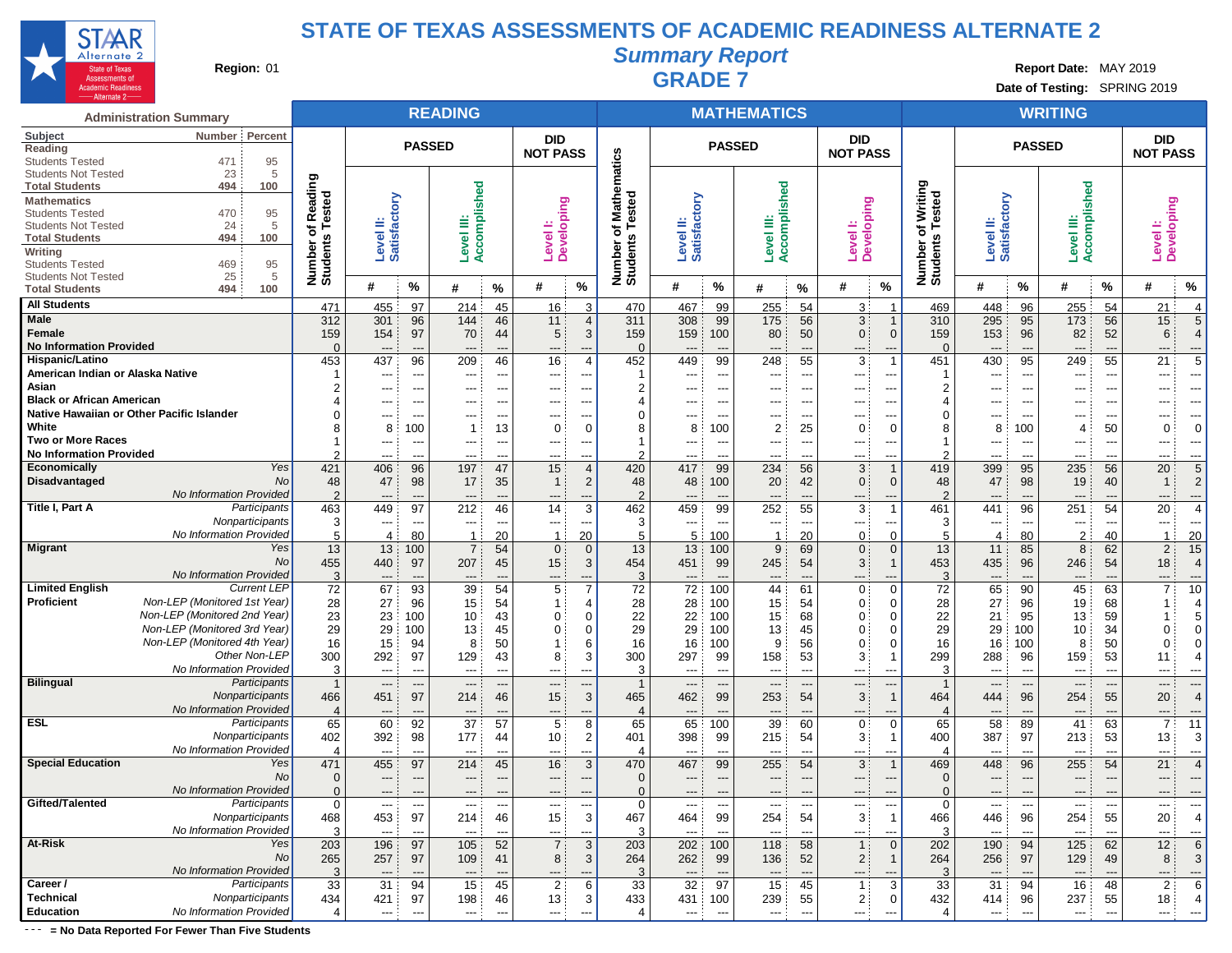

### **Summary Report Region:** 01 **Region:** 01 **Region:** 01 **Report Date:** MAY 2019 **GRADE 8 Report Date:** MAY 2019 **GRADE 8 Date: CONFING 2019**

**Date of Testing:** SPRING 2019

|                                                      | <b>Administration Summary</b>                                |                       |                           |                | <b>READING</b>                            |              |                                           |                               |                                    |                           |               | <b>MATHEMATICS</b>       |            |                                           |                                |
|------------------------------------------------------|--------------------------------------------------------------|-----------------------|---------------------------|----------------|-------------------------------------------|--------------|-------------------------------------------|-------------------------------|------------------------------------|---------------------------|---------------|--------------------------|------------|-------------------------------------------|--------------------------------|
| Subject<br>Reading                                   | Percent<br><b>Number</b>                                     |                       |                           | <b>PASSED</b>  |                                           |              | <b>DID</b><br><b>NOT PASS</b>             |                               |                                    |                           | <b>PASSED</b> |                          |            | DID<br><b>NOT PASS</b>                    |                                |
| <b>Students Tested</b><br><b>Students Not Tested</b> | 93<br>465<br>$\overline{7}$<br>37                            |                       |                           |                |                                           |              |                                           |                               |                                    |                           |               |                          |            |                                           |                                |
| <b>Total Students</b><br><b>Mathematics</b>          | 100<br>502                                                   | Reading               |                           |                | Accomplished                              |              |                                           |                               | <b>Mathematics</b>                 |                           |               | Accomplished             |            |                                           |                                |
| <b>Students Tested</b><br><b>Students Not Tested</b> | 93<br>465<br>37<br>$\overline{7}$                            | ested                 |                           |                |                                           |              |                                           |                               |                                    |                           |               |                          |            |                                           |                                |
| <b>Total Students</b>                                | 502<br>100                                                   | ⊢<br>৳                | Satisfactory<br>Level II: |                | Level III:                                |              | <b>Developing</b><br>Level <sup>1</sup> : |                               |                                    | Satisfactory<br>Level II: |               | Level III:               |            | <b>Developing</b><br>Level <sup>1</sup> : |                                |
|                                                      |                                                              | Number of<br>Students |                           |                |                                           |              |                                           |                               | Number of Mathe<br>Students Tested |                           |               |                          |            |                                           |                                |
|                                                      |                                                              |                       | #                         | %              | #                                         | %            | #                                         | $\%$                          |                                    | #                         | %             | #                        | %          | #                                         | %                              |
| <b>All Students</b>                                  |                                                              | 465                   | 456                       | 98             | 197                                       | 42           | 9                                         | 2                             | 465                                | 457                       | 98            | 309                      | 66         | 8                                         | $\overline{c}$                 |
| <b>Male</b><br>Female                                |                                                              | 297<br>168            | 293<br>163                | 99<br>97       | 123<br>74                                 | 41<br>44     | $\overline{4}$<br>5                       | $\mathbf{1}$<br>3             | 297<br>168                         | 293<br>164                | 99<br>98      | 199<br>110               | 67<br>65   | 4:<br>4                                   | $\mathbf{1}$<br>$\overline{2}$ |
| <b>No Information Provided</b>                       |                                                              | $\mathbf 0$           | $\overline{\phantom{a}}$  | ---            | ---                                       | ---          | ---                                       | ---                           | $\overline{0}$                     | ---                       | ---           | ---                      | ---        |                                           | ---                            |
| Hispanic/Latino                                      |                                                              | 451                   | 442                       | 98             | 190                                       | 42           | 9                                         | $\overline{2}$                | 451                                | 443                       | 98            | 300                      | 67         | 8                                         | $\overline{\mathbf{c}}$        |
| American Indian or Alaska Native<br>Asian            |                                                              | 0                     | ---                       | ---            | ---                                       | ---          | ---                                       | ---                           | 0                                  | ---                       | ---           | ---                      | ---        |                                           | ---                            |
| <b>Black or African American</b>                     |                                                              | 0<br>3                | ---<br>$---$              | ---<br>---     | ---<br>---                                | ---<br>$---$ | ---<br>---                                | $---$<br>---                  | 0<br>3                             | ---                       | ---<br>---    | $---$<br>$---$           | ---<br>--- | ---                                       | ---<br>---                     |
|                                                      | Native Hawaiian or Other Pacific Islander                    | $\mathbf 0$           | $---$                     | ---            | ---                                       | ---          | ---                                       | ---                           | 0                                  | ---                       | ---           | ---                      | ---        |                                           | ---                            |
| White                                                |                                                              | 9                     | 9                         | 100            | 3                                         | 33           | 0                                         | $\mathbf 0$                   | 9                                  | 9                         | 100           | 5                        | 56         | 0                                         | $\mathbf 0$                    |
| <b>Two or More Races</b>                             |                                                              | 0                     | $---$                     | ---            | ---                                       | $---$        | ---                                       | ---                           | 0                                  | ---                       | ---           | $---$                    | ---        | $---$                                     | ---                            |
| <b>No Information Provided</b>                       | Yes                                                          | $\overline{2}$        | $---$                     | $---$          | ---                                       | $---$        | ---                                       | $---$                         | 2                                  | ---                       | ---           | $---$                    | ---        | ---                                       | ---                            |
| Economically<br><b>Disadvantaged</b>                 | No                                                           | 416<br>47             | 408<br>46                 | 98<br>98       | 177<br>18                                 | 43<br>38     | 8<br>$\mathbf{1}$                         | $\mathbf 2$<br>$\overline{2}$ | 416<br>47                          | 408<br>47                 | 98<br>100     | 278<br>30                | 67<br>64   | 8<br>$\mathbf{0}$                         | $\overline{c}$<br>$\mathbf 0$  |
|                                                      | No Information Provided                                      | $\overline{2}$        | $---$                     | ---            | ---                                       | $---$        | ---                                       | $---$                         | 2                                  | ---                       | ---           | $\overline{\phantom{a}}$ | ---        |                                           | ---                            |
| Title I, Part A                                      | Participants                                                 | 463                   | 454                       | 98             | 195                                       | 42           | 9                                         | $\overline{2}$                | 463                                | 455                       | 98            | 308                      | 67         | 8                                         | $\overline{\mathbf{c}}$        |
|                                                      | Nonparticipants                                              | 0                     | ---                       | ---            | ---                                       | ---          | ---                                       | ---                           | 0                                  | ---                       | ---           | ---                      | ---        | ---                                       | ---                            |
| <b>Migrant</b>                                       | No Information Provided<br>Yes                               | $\overline{2}$<br>9   | ---<br>9                  | ---<br>100     | ---<br>8                                  | ---<br>89    | ---<br>$\mathbf 0$                        | ---<br>$\mathbf 0$            | 2<br>9                             | ---<br>9                  | ---<br>100    | ---<br>9                 | ---<br>100 | ---<br>0                                  | ---<br>$\mathbf 0$             |
|                                                      | <b>No</b>                                                    | 453                   | 444                       | 98             | 186                                       | 41           | 9                                         | $\overline{2}$                | 453                                | 445                       | 98            | 298                      | 66         | 8                                         | $\overline{2}$                 |
|                                                      | No Information Provided                                      | 3                     | ---                       | $---$          | ---                                       | $---$        | ---                                       | ---                           | 3                                  | $\overline{\phantom{a}}$  |               | $\overline{a}$           |            |                                           | ---                            |
| <b>Limited English</b>                               | <b>Current LEP</b>                                           | 56                    | 54                        | 96             | 26                                        | 46           | $\overline{2}$                            | 4                             | 56                                 | 55                        | 98            | 40                       | 71         | 1                                         | $\overline{\mathbf{c}}$        |
| <b>Proficient</b>                                    | Non-LEP (Monitored 1st Year)                                 | 9                     | 9                         | 100            | 7                                         | 78           | 0                                         | $\mathbf 0$                   | 9                                  | 9                         | 100           | 8                        | 89         | 0:                                        | 0                              |
|                                                      | Non-LEP (Monitored 2nd Year)                                 | 34                    | 34                        | 100            | 15                                        | 44           | 0                                         | 0                             | 34                                 | 34                        | 100           | 24                       | 71         | 0                                         | 0                              |
|                                                      | Non-LEP (Monitored 3rd Year)<br>Non-LEP (Monitored 4th Year) | 16<br>15              | 16<br>14                  | 100<br>93      | $\overline{7}$<br>$\overline{\mathbf{c}}$ | 44<br>13     | 0<br>1                                    | 0<br>7                        | 16<br>15                           | 16<br>14                  | 100<br>93     | 10<br>9                  | 63<br>60   | 0<br>$\mathbf{1}$                         | 0<br>$\overline{7}$            |
|                                                      | Other Non-LEP                                                | 332                   | 326                       | 98             | 137                                       | 41           | 6                                         | 2                             | 332                                | 326                       | 98            | 216                      | 65         | 6                                         | $\overline{c}$                 |
|                                                      | No Information Provided                                      | 3                     | $---$                     | $\overline{a}$ | ---                                       | $---$        | ---                                       | $---$                         | 3                                  | $---$                     | $---$         | $---$                    | ---        | ---                                       | ---                            |
| <b>Bilingual</b>                                     | Participants                                                 | $\mathbf 0$           | ---                       | ---            | ---                                       | ---          | ---                                       | ---                           | $\mathbf 0$                        | ---                       | ---           | $\overline{\phantom{a}}$ | ---        | ---                                       | ---                            |
|                                                      | Nonparticipants                                              | 462                   | 453                       | 98             | 194                                       | 42           | 9                                         | $\overline{2}$                | 462                                | 454                       | 98            | 307                      | 66         | 8                                         | $\overline{c}$                 |
| <b>ESL</b>                                           | No Information Provided<br>Participants                      | 3<br>54               | ---<br>52                 | ---<br>96      | ---<br>26                                 | ---<br>48    | ---<br>$\overline{2}$                     | ---<br>$\overline{4}$         | 3<br>54                            | ---<br>53                 | ---<br>98     | ---<br>39                | ---<br>72  | ---<br>1                                  | ---<br>$\overline{2}$          |
|                                                      | Nonparticipants                                              | 408                   | 401                       | 98             | 168                                       | 41           | $\overline{7}$                            | $\overline{2}$                | 408                                | 401                       | 98            | 268                      | 66         | $\overline{7}$                            | $\overline{\mathbf{c}}$        |
|                                                      | No Information Provided                                      | 3                     | $\overline{a}$            | ---            |                                           | ---          | ---                                       | ---                           | 3                                  | ---                       | ---           | ---                      | ---        |                                           | ---                            |
| <b>Special Education</b>                             | Yes                                                          | 465                   | 456                       | 98             | 197                                       | 42           | 9                                         | $\overline{2}$                | 465                                | 457                       | 98            | 309                      | 66         | 8                                         | $\overline{2}$                 |
|                                                      | No                                                           | 0                     | $---$                     | ---            | ---                                       | $---$        | ---                                       | ---                           | $\mathbf 0$                        | ---                       | ---           | ---                      | ---        | ---                                       | ---                            |
| Gifted/Talented                                      | <b>No Information Provided</b><br>Participants               | $\overline{0}$<br>0   | $---$<br>---              | $---$<br>---   | ---                                       | $---$<br>--- | ---<br>---                                | ---<br>---                    | $\Omega$<br>0                      | ---                       | ---<br>---    | $---$<br>$---$           | ---        | $---$                                     | ---<br>---                     |
|                                                      | Nonparticipants                                              | 462                   | 453                       | 98             | 194                                       | 42           | 9                                         | $\overline{c}$                | 462                                | 454                       | 98            | 307                      | 66         | 8                                         | 2                              |
|                                                      | No Information Provided                                      | 3                     | ---                       | ---            | ---                                       | ---          | ---                                       | ---                           | 3                                  | $\overline{\phantom{a}}$  | ---           | $\overline{\phantom{a}}$ | ---        |                                           | ---                            |
| At-Risk                                              | Yes                                                          | 210                   | 206                       | 98             | 95                                        | 45           | $\overline{4}$                            | $\sqrt{2}$                    | 210                                | 207                       | 99            | 141                      | 67         | 3:                                        | $\mathbf{1}$                   |
|                                                      | No                                                           | 253                   | 248                       | 98             | 100:                                      | 40           | 5                                         | $\mathbf 2$                   | 253                                | 248                       | 98            | 167:                     | 66         | 5:                                        | $\overline{\mathbf{c}}$        |
| Career /                                             | No Information Provided<br>Participants                      | $\overline{2}$        | ---                       |                | ---                                       | ---<br>37    | ---                                       |                               | 2                                  | ---                       | ---           | ---<br>73                |            | 2:                                        | ---<br>$\overline{2}$          |
| <b>Technical</b>                                     | Nonparticipants                                              | 119<br>343            | 116<br>337                | 97<br>98       | 44<br>150:                                | 44           | 3<br>6                                    | 3<br>2                        | 119<br>343                         | 117<br>337                | 98<br>98      | 234 :                    | 61<br>68   | 6                                         | $\overline{\mathbf{c}}$        |
| <b>Education</b>                                     | No Information Provided                                      | 3                     | $\overline{\phantom{a}}$  |                | ---                                       |              |                                           |                               | 3                                  | $\overline{a}$            |               | $\overline{a}$           |            |                                           | ---                            |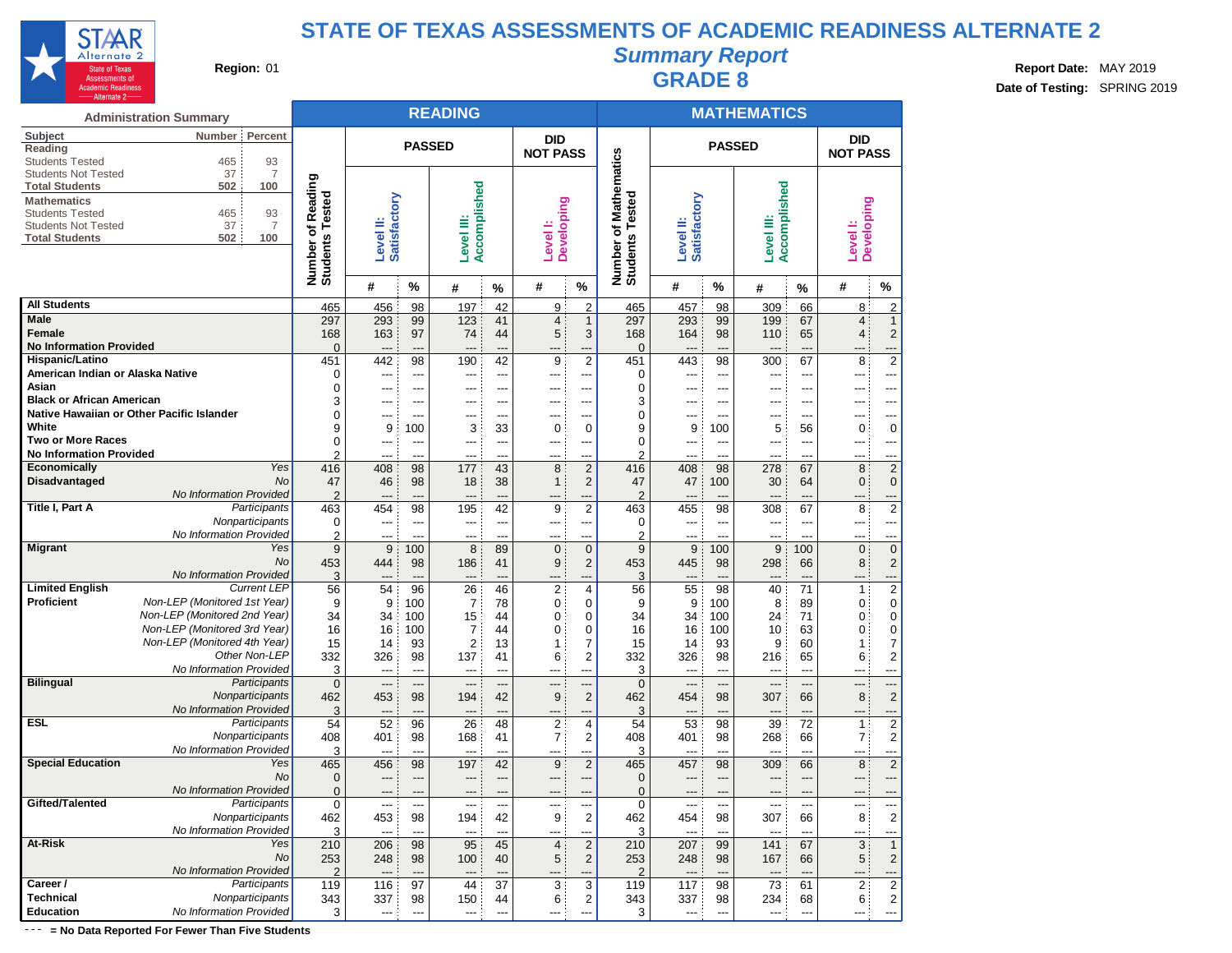

# **Summary Report**

**Region:** 01 **Region:** 01 **Region:** 01 **Report Date:** MAY 2019 **GRADE 8 Report Date:** MAY 2019 **GRADE 8 Date: CONFING 2019 Date of Testing:** SPRING 2019

|                                                                                                 | <b>Administration Summary</b>                   |                                                       |                           |                          | <b>SOCIAL STUDIES</b>      |             |                                           |                         |                                 |                           |               | <b>SCIENCE</b>             |            |                                           |                     |
|-------------------------------------------------------------------------------------------------|-------------------------------------------------|-------------------------------------------------------|---------------------------|--------------------------|----------------------------|-------------|-------------------------------------------|-------------------------|---------------------------------|---------------------------|---------------|----------------------------|------------|-------------------------------------------|---------------------|
| Subject<br><b>Social Studies</b>                                                                | Percent<br>Number                               |                                                       |                           | <b>PASSED</b>            |                            |             | <b>DID</b><br><b>NOT PASS</b>             |                         |                                 |                           | <b>PASSED</b> |                            |            | <b>DID</b><br><b>NOT PASS</b>             |                     |
| <b>Students Tested</b><br><b>Students Not Tested</b><br><b>Total Students</b>                   | 93<br>465<br>36<br>7<br>501<br>100              |                                                       |                           |                          |                            |             |                                           |                         |                                 |                           |               |                            |            |                                           |                     |
| <b>Science</b><br><b>Students Tested</b><br><b>Students Not Tested</b><br><b>Total Students</b> | 93<br>465<br>$\overline{7}$<br>37<br>502<br>100 | Social Studies<br>ested<br>Number of 3<br>Students Te | Satisfactory<br>Level II: |                          | Accomplished<br>Level III: |             | <b>Developing</b><br>Level <sup>1</sup> : |                         | Science<br>ested<br>Number of 9 | Satisfactory<br>Level II: |               | Accomplished<br>Level III: |            | <b>Developing</b><br>Level <sup>1</sup> : |                     |
|                                                                                                 |                                                 |                                                       | #                         | %                        | #                          | %           | #                                         | $\%$                    |                                 | #                         | %             | #                          | %          | #                                         | ℅                   |
| <b>All Students</b>                                                                             |                                                 | 465                                                   | 456                       | 98                       | 230                        | 49          | 9                                         | $\overline{2}$          | 465                             | 461                       | 99            | 261                        | 56         | 4                                         | 1                   |
| <b>Male</b>                                                                                     |                                                 | 297                                                   | 292                       | 98                       | 146                        | 49          | 5                                         | $\sqrt{2}$              | 297                             | 296                       | 100           | 170                        | 57         | $\mathbf{1}$                              | $\mathbf 0$         |
| <b>Female</b>                                                                                   |                                                 | 168                                                   | 164                       | 98                       | 84                         | 50          | 4                                         | $\sqrt{2}$              | 168                             | 165                       | 98            | 91                         | 54         | 3                                         | $\overline{c}$      |
| <b>No Information Provided</b>                                                                  |                                                 | $\overline{0}$                                        | ---                       | ---                      | ---                        | ---         |                                           | ---                     | 0                               | ---                       | ---           | ---                        | ---        |                                           | ---                 |
| Hispanic/Latino<br>American Indian or Alaska Native                                             |                                                 | 451                                                   | 442                       | 98                       | 224                        | 50          | 9                                         | $\overline{2}$          | 451                             | 447                       | 99            | 253                        | 56         | 4                                         | $\mathbf{1}$        |
| Asian                                                                                           |                                                 | 0<br>$\mathbf 0$                                      | ---<br>---                | $---$                    | ---                        | ---         | ---<br>---                                | ---<br>---              | 0<br>0                          | $---$                     | ---<br>---    | $---$<br>---               | ---<br>--- | ---                                       | ---<br>---          |
| <b>Black or African American</b>                                                                |                                                 | 3                                                     |                           |                          |                            | ---         |                                           | ---                     | 3                               |                           | ---           |                            |            |                                           | ---                 |
|                                                                                                 | Native Hawaiian or Other Pacific Islander       | $\mathbf 0$                                           | ---                       |                          | ---                        | ---         | ---                                       | ---                     | 0                               |                           | ---           | $---$                      |            |                                           | ---                 |
| White                                                                                           |                                                 | 9                                                     | 9                         | 100                      | 3                          | 33          | 0                                         | 0                       | 9                               | 9                         | 100           | 4                          | 44         | 0                                         | 0                   |
| <b>Two or More Races</b>                                                                        |                                                 | $\mathbf 0$                                           | ---                       | ---                      | ---                        | ---         | ---                                       | ---                     | 0                               | ---                       | ---           | $---$                      | ---        | ---                                       | ---                 |
| <b>No Information Provided</b>                                                                  |                                                 | $\overline{2}$                                        | ---                       | ---                      | ---                        | ---         | ---                                       | ---                     | 2                               | ---                       | ---           | ---                        | ---        |                                           | ---                 |
| <b>Economically</b>                                                                             | Yes                                             | 416                                                   | 407                       | 98                       | 206                        | 50          | 9                                         | 2                       | 416                             | 412                       | 99            | 234                        | 56         | $\overline{4}$                            | $\mathbf{1}$        |
| Disadvantaged                                                                                   | <b>No</b>                                       | 47                                                    | 47                        | 100                      | 23                         | 49          | $\mathbf{0}$                              | $\mathbf 0$             | 47                              | 47                        | 100           | 26                         | 55         | 0                                         | $\mathbf 0$         |
|                                                                                                 | No Information Provided                         | $\overline{2}$                                        |                           |                          | ---                        |             | ---                                       | ---                     | $\overline{2}$                  | ---                       | ---           | ---                        | ---        |                                           | ---                 |
| Title I, Part A                                                                                 | Participants<br>Nonparticipants                 | 463<br>0                                              | 454<br>$---$              | 98<br>---                | 229<br>---                 | 49<br>$---$ | 9<br>---                                  | $\overline{2}$<br>---   | 463<br>0                        | 459<br>---                | 99<br>---     | 260<br>---                 | 56<br>---  | 4<br>---                                  | $\mathbf{1}$<br>--- |
|                                                                                                 | No Information Provided                         | $\overline{2}$                                        | ---                       | $---$                    | ---                        | ---         | ---                                       | ---                     | 2                               | $---$                     | ---           | $---$                      | ---        | ---                                       | ---                 |
| <b>Migrant</b>                                                                                  | Yes                                             | 9                                                     | 9                         | 100                      | 8                          | 89          | $\mathbf 0$                               | $\mathbf 0$             | 9                               | 9                         | 100           | 8                          | 89         | $\mathbf{0}$                              | $\mathbf 0$         |
|                                                                                                 | No                                              | 453                                                   | 444                       | 98                       | 220                        | 49          | 9                                         | $\overline{2}$          | 453                             | 449                       | 99            | 251                        | 55         | 4                                         | $\mathbf{1}$        |
|                                                                                                 | No Information Provided                         | 3                                                     | ---                       |                          | ---                        | ---         | ---                                       | ---                     | 3                               | ---                       |               | ---                        | ---        |                                           | ---                 |
| <b>Limited English</b>                                                                          | <b>Current LEP</b>                              | 56                                                    | 55                        | 98                       | 29                         | 52          | $\mathbf{1}$                              | $\overline{2}$          | 56                              | 56                        | 100           | 33                         | 59         | 0                                         | 0                   |
| <b>Proficient</b>                                                                               | Non-LEP (Monitored 1st Year)                    | 9                                                     | 9                         | 100                      | 8                          | 89          | 0                                         | 0                       | 9                               | 9                         | 100           | 7                          | 78         | 0                                         | 0                   |
|                                                                                                 | Non-LEP (Monitored 2nd Year)                    | 34                                                    | 34                        | 100                      | 16                         | 47          | 0                                         | 0                       | 34                              | 34                        | 100           | 22                         | 65         | 0                                         | 0                   |
|                                                                                                 | Non-LEP (Monitored 3rd Year)                    | 16                                                    | 16                        | 100                      | 8                          | 50          | 0                                         | 0                       | 16                              | 16                        | 100           | 9                          | 56         | 0                                         | 0                   |
|                                                                                                 | Non-LEP (Monitored 4th Year)<br>Other Non-LEP   | 15                                                    | 13                        | 87                       | 5                          | 33          | 2                                         | 13                      | 15                              | 14                        | 93            | 5                          | 33         | 1                                         | 7                   |
|                                                                                                 | No Information Provided                         | 332<br>3                                              | 326<br>---                | 98<br>---                | 162<br>---                 | 49<br>---   | 6<br>---                                  | $\overline{2}$<br>---   | 332<br>3                        | 329<br>---                | 99<br>---     | 183<br>$---$               | 55<br>---  | 3<br>---                                  | 1<br>---            |
| <b>Bilingual</b>                                                                                | Participants                                    | $\overline{0}$                                        | ---                       | ---                      | ---                        | ---         | ---                                       | ---                     | $\mathbf{0}$                    | ---                       | ---           | ---                        | ---        | ---                                       | ---                 |
|                                                                                                 | Nonparticipants                                 | 462                                                   | 453                       | 98                       | 228                        | 49          | 9                                         | 2                       | 462                             | 458                       | 99            | 259                        | 56         | 4                                         | $\mathbf{1}$        |
|                                                                                                 | No Information Provided                         | 3                                                     | ---                       | ---                      | ---                        | ---         | ---                                       | ---                     | 3                               | $---$                     | ---           | $---$                      | ---        | ---                                       | ---                 |
| <b>ESL</b>                                                                                      | Participants                                    | 54                                                    | 53                        | 98                       | 29                         | 54          | $\mathbf{1}$                              | $\overline{c}$          | 54                              | 54                        | 100           | 32                         | 59         | 0                                         | 0                   |
|                                                                                                 | Nonparticipants                                 | 408                                                   | 400                       | 98                       | 199                        | 49          | 8                                         | 2                       | 408                             | 404                       | 99            | 227                        | 56         | 4                                         | 1                   |
|                                                                                                 | No Information Provided                         | 3                                                     | $---$                     | $---$                    | ---                        | ---         | ---                                       | ---                     | 3                               | $---$                     | ---           | $---$                      | ---        |                                           | ---                 |
| <b>Special Education</b>                                                                        | Yes                                             | 465                                                   | 456                       | 98                       | 230                        | 49          | 9                                         | $\overline{2}$          | 465                             | 461                       | 99            | 261                        | 56         | $\overline{4}$                            | $\mathbf{1}$        |
|                                                                                                 | No<br>No Information Provided                   | $\overline{0}$                                        | ---                       | ---                      | ---                        | ---         | ---                                       | ---                     | 0                               | ---                       | ---           | $---$                      | ---        | ---                                       | ---                 |
| Gifted/Talented                                                                                 | Participants                                    | $\Omega$<br>$\pmb{0}$                                 | ---                       |                          | ---<br>---                 | ---         | ---                                       | ---                     | $\Omega$<br>0                   | $---$                     |               | $---$                      |            | ---                                       | ---                 |
|                                                                                                 | Nonparticipants                                 | 462                                                   | ---<br>453                | ---<br>98                | 228                        | 49          | ---<br>9                                  | ---<br>$\overline{2}$   | 462                             | 458                       | ---<br>99     | ---<br>259                 | ---<br>56  | 4                                         | 1                   |
|                                                                                                 | No Information Provided                         | 3                                                     | $\overline{a}$            | ---                      | ---                        |             | ---                                       | ---                     | 3                               | $\overline{a}$            | ---           | $\overline{a}$             | ---        |                                           |                     |
| At-Risk                                                                                         | Yes                                             | 210                                                   | 206                       | 98                       | 115                        | 55          | $\overline{4}$                            | $\sqrt{2}$              | 210                             | 208                       | 99            | 120                        | 57         | $\overline{2}$                            | $\mathbf{1}$        |
|                                                                                                 | No                                              | 253                                                   | 248                       | 98                       | 114                        | 45          | 5:                                        | $\overline{c}$          | 253                             | 251                       | 99            | 140                        | 55         | 2:                                        | 1                   |
|                                                                                                 | No Information Provided                         | $\overline{c}$                                        | ---                       |                          | ---                        | ---         | ---                                       | ---                     | 2                               | ---                       | ---           | ---                        |            | ---                                       |                     |
| Career /                                                                                        | Participants                                    | 119                                                   | 117                       | 98                       | 57                         | 48          | $\overline{c}$                            | $\boldsymbol{2}$        | 119                             | 119                       | 100           | 67                         | 56         | 0                                         | 0                   |
| Technical                                                                                       | Nonparticipants                                 | 343                                                   | 336                       | 98                       | 171:                       | 50          | 7:                                        | $\overline{\mathbf{c}}$ | 343                             | 339                       | 99            | 192                        | 56         | 4 :                                       | 1                   |
| <b>Education</b>                                                                                | No Information Provided                         | 3                                                     | ---                       | $\overline{\phantom{a}}$ | ---                        | ---         | ---                                       | ---                     | 3                               | ---                       | ---           | ---                        | ---        | ---                                       |                     |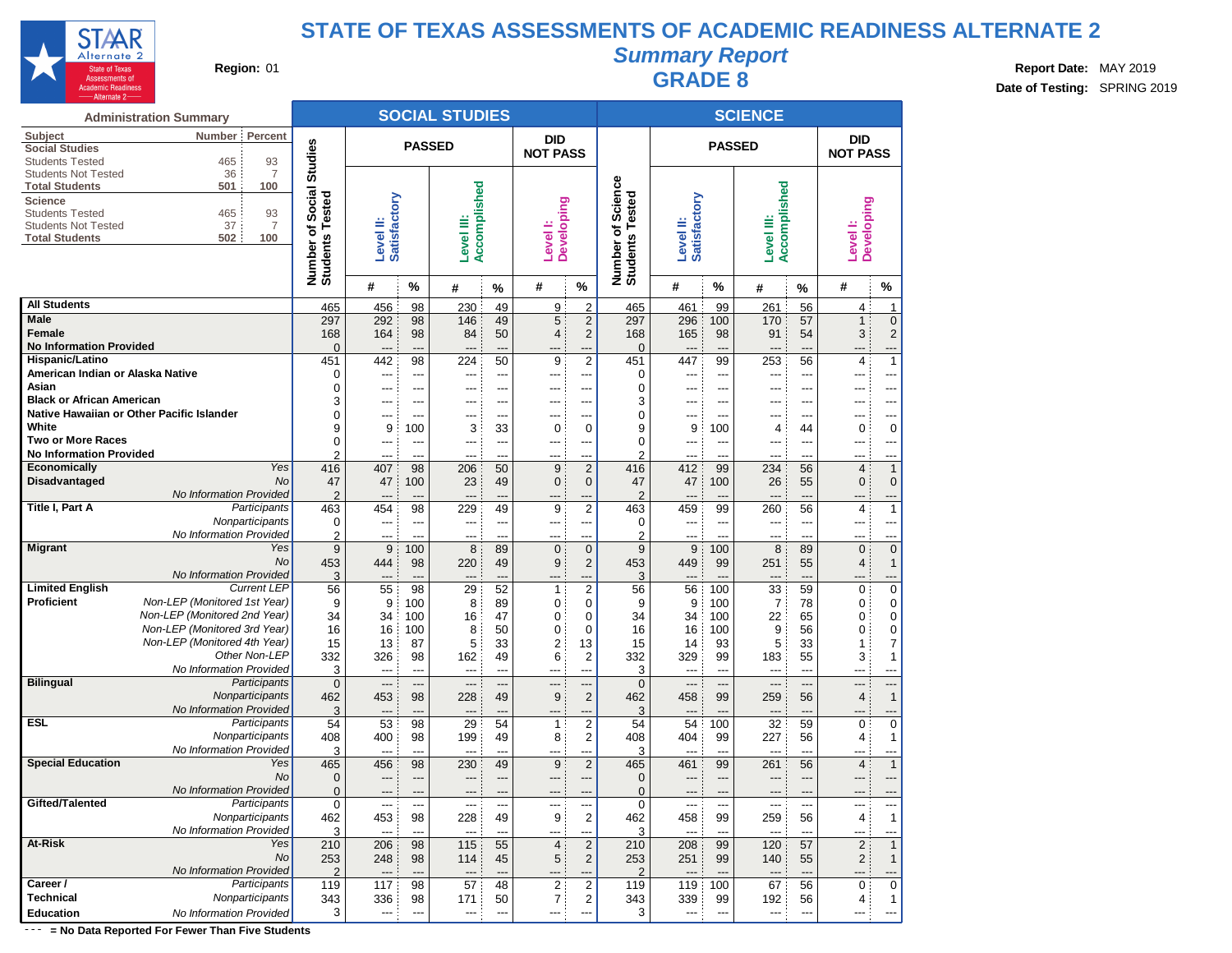

# **Summary Report**

**Region:** 01 **Region:** 01 **Report Date:** SPRING 2019

**Date of Testing:** SPRING 2019

| <b>Administration Summary</b>                                                |                                  |                                 |                                 | <b>ALGEBRAI</b>                 |                                 |                                  |                                                      |                                  |                           |                                | <b>BIOLOGY</b>           |                                 |                                                 |                               |                               |                                 | <b>U.S. HISTORY</b> |                                   |                               |                                 |
|------------------------------------------------------------------------------|----------------------------------|---------------------------------|---------------------------------|---------------------------------|---------------------------------|----------------------------------|------------------------------------------------------|----------------------------------|---------------------------|--------------------------------|--------------------------|---------------------------------|-------------------------------------------------|-------------------------------|-------------------------------|---------------------------------|---------------------|-----------------------------------|-------------------------------|---------------------------------|
| Number Percent<br>Subject                                                    |                                  |                                 |                                 |                                 |                                 | <b>DID</b>                       |                                                      |                                  |                           |                                |                          |                                 | <b>DID</b>                                      |                               |                               |                                 |                     |                                   | DID                           |                                 |
| Algebra                                                                      |                                  |                                 | <b>PASSED</b>                   |                                 |                                 | <b>NOT PASS</b>                  |                                                      |                                  |                           | <b>PASSED</b>                  |                          |                                 | <b>NOT PASS</b>                                 |                               |                               | <b>PASSED</b>                   |                     |                                   | <b>NOT PASS</b>               |                                 |
| <b>Students Tested</b><br>95<br>493<br>5<br><b>Students Not Tested</b><br>26 |                                  |                                 |                                 |                                 |                                 |                                  |                                                      |                                  |                           |                                |                          |                                 |                                                 | History                       |                               |                                 |                     |                                   |                               |                                 |
| <b>Total Students</b><br>519<br>100                                          |                                  |                                 |                                 |                                 |                                 |                                  |                                                      |                                  |                           |                                |                          |                                 |                                                 |                               |                               |                                 |                     |                                   |                               |                                 |
| <b>Biology</b>                                                               | Algebra<br>ested                 | Level II:<br>Satisfactory       |                                 | Accomplished                    |                                 | Level I:<br>Developing           |                                                      | Biology<br>ested                 | Level II:<br>Satisfactory |                                | Accomplished             |                                 |                                                 | ested<br>ဟ                    | Level II:<br>Satisfactory     |                                 | Accomplished        |                                   |                               |                                 |
| 453<br>95<br><b>Students Tested</b>                                          |                                  |                                 |                                 |                                 |                                 |                                  |                                                      |                                  |                           |                                |                          |                                 |                                                 | ⇒                             |                               |                                 |                     |                                   |                               |                                 |
| 5<br>26<br><b>Students Not Tested</b>                                        | ⊢<br>৳                           |                                 |                                 |                                 |                                 |                                  |                                                      | ⊢<br>৳                           |                           |                                | Ξ                        |                                 | ÷                                               | ⊢<br>৳                        |                               |                                 |                     |                                   |                               |                                 |
| 479<br>100<br><b>Total Students</b><br><b>U.S. History</b>                   | Number o<br>Students             |                                 |                                 | Level III:                      |                                 |                                  |                                                      | Number o<br>Students             |                           |                                | Level                    |                                 | Developing<br>Level                             | Number of<br>Students         |                               |                                 | Level III:          |                                   | <b>Developing</b><br>Level I: |                                 |
| 321<br>94<br><b>Students Tested</b>                                          |                                  |                                 |                                 |                                 |                                 |                                  |                                                      |                                  |                           |                                |                          |                                 |                                                 |                               |                               |                                 |                     |                                   |                               |                                 |
| 22<br><b>Students Not Tested</b><br>6                                        |                                  |                                 |                                 |                                 |                                 |                                  |                                                      |                                  |                           |                                |                          |                                 |                                                 |                               |                               |                                 |                     |                                   |                               |                                 |
| <b>Total Students</b><br>343<br>100                                          |                                  | #                               | %                               | #                               | %                               | #                                | $\%$                                                 |                                  | #                         | %                              | #                        | %                               | $\%$<br>#                                       |                               | #                             | $\%$                            | #                   | $\%$                              | #                             | $\%$                            |
| <b>All Students</b>                                                          | 493                              | 485                             | 98                              | 268                             | 54                              | 8                                |                                                      | 453                              | 447                       | 99                             | 161                      | 36                              | 6<br>-1                                         | 321                           | 312                           | 97                              | 163                 | 51                                | 9                             | 3                               |
| Male                                                                         | 321                              | 316                             | 98                              | 180                             | 56                              | 5 <sup>1</sup>                   | $\overline{2}$                                       | 299                              | 295                       | 99                             | 115                      | 38                              | 4:<br>$\overline{1}$                            | 196                           | 192                           | 98                              | 98                  | 50                                | 4:                            | $\overline{2}$                  |
| Female<br><b>No Information Provided</b>                                     | 172                              | 169                             | 98                              | 88                              | 51                              | 3                                | $\overline{2}$                                       | 154                              | 152                       | 99                             | 46                       | 30                              | $\overline{2}$<br>-1                            | 125                           | 120                           | 96                              | 65                  | 52                                | 5                             | $\overline{4}$                  |
| Hispanic/Latino                                                              | $\Omega$<br>478                  | $---$<br>470                    | $---$<br>98                     | $\overline{\phantom{a}}$<br>257 | $\overline{\phantom{a}}$<br>54  | $---$<br>8                       | $\overline{\phantom{a}}$<br>$\overline{2}$           | $\Omega$<br>441                  | $---$<br>435              | ---<br>99                      | $---$                    | ---<br>35                       | $---$<br>$\overline{\phantom{a}}$<br>6<br>-1    | $\mathbf 0$<br>311            | ---<br>302                    | ---<br>97                       | ---<br>156          | $---$<br>50                       | ---<br>9                      | ---<br>3                        |
| American Indian or Alaska Native                                             | -0                               | ---                             | $---$                           | ---                             | ---                             | $---$                            | $\overline{\phantom{a}}$                             | $\Omega$                         | $---$                     | $\overline{\phantom{a}}$       | 154<br>---               | ---                             | $---$<br>---                                    | 0                             | ---                           | $\overline{\phantom{a}}$        | ---                 | ---                               | ---                           | ---                             |
| Asian                                                                        |                                  |                                 | ---                             | ---                             | ---                             |                                  |                                                      | 0                                |                           | ---                            |                          | ---                             | ---<br>$\overline{\phantom{a}}$                 | $\overline{c}$                | ---                           | --                              |                     | ---                               | ---                           | $\overline{a}$                  |
| <b>Black or African American</b>                                             |                                  |                                 |                                 |                                 | ---                             |                                  |                                                      | 3                                |                           |                                |                          | ---                             | $---$                                           | $\overline{2}$                | ---                           |                                 |                     |                                   | ---                           | ---                             |
| Native Hawaiian or Other Pacific Islander                                    | O                                | ---                             | $---$                           | ---                             | $---$                           | $\overline{\phantom{a}}$         | $\overline{\phantom{a}}$                             | $\Omega$                         | $---$                     | $\overline{\phantom{a}}$       | ---                      | $---$                           | $---$<br>---                                    | $\mathbf 0$                   | ---                           | ---                             | ---                 | $\overline{\phantom{a}}$          | ---                           | ---                             |
| White                                                                        |                                  | 9                               | 100                             | 6                               | 67                              | $\Omega$                         |                                                      | 6                                | 6                         | 00                             | 3                        | 50                              | $\Omega$<br>$\Omega$                            | 5                             | 5                             | 100                             | 4                   | 80                                | 0                             | $\Omega$                        |
| Two or More Races                                                            |                                  |                                 | $\overline{\phantom{a}}$        | ---                             | ---                             | $\overline{\phantom{a}}$         | $\overline{\phantom{a}}$                             |                                  |                           | $\overline{\phantom{a}}$       | ---                      | ---                             | ---<br>$\overline{\phantom{a}}$                 | $\Omega$                      | ---                           | $\overline{\phantom{a}}$        |                     |                                   | ---                           | ---                             |
| <b>No Information Provided</b><br><b>Economically</b><br>Yes                 | 2<br>430                         | ---<br>422                      | $---$<br>98                     | ---<br>234                      | ---<br>54                       | ---<br>8                         | $\overline{\phantom{a}}$<br>2                        | $\overline{2}$<br>393            | $---$<br>388              | ---<br>99                      | $---$<br>136             | ---<br>35                       | $---$<br>--<br>5<br>$\overline{\mathbf{1}}$     | 1<br>274                      | ---<br>266                    | ---<br>97                       | ---<br>135          | $---$<br>49                       | ---<br>8                      | ---<br>3                        |
| Disadvantaged<br>No                                                          | 61                               | 61                              | 100                             | 32                              | 52                              | $\mathbf{0}$                     | $\Omega$                                             | 58                               | 57                        | 98                             | 23                       | 40                              | $\overline{2}$<br>1                             | 45                            | 44                            | 98                              | 26                  | 58                                | $\mathbf{1}$                  | $\overline{2}$                  |
| No Information Provided                                                      | $\overline{2}$                   | ---                             | ---                             | ---                             | ---                             | ---                              |                                                      | $\overline{2}$                   | ---                       | ---                            |                          | ---                             | ---<br>$---$                                    | $\overline{2}$                | ---                           | ---                             | ---                 | ---                               | ---                           | ---                             |
| Title I, Part A<br>Participants                                              | 462                              | 454                             | 98                              | 251                             | 54                              | 8                                | $\overline{2}$                                       | 421                              | 415                       | 99                             | 148                      | 35                              | 6<br>-1                                         | 308                           | 299                           | 97                              | 154                 | 50                                | 9                             | 3                               |
| Nonparticipants                                                              | 28                               | 28                              | 100                             | 14                              | 50                              | $\mathbf 0$                      | $\Omega$                                             | 29                               | 29                        | 100                            | 11                       | 38                              | $\mathbf{0}$<br>$\Omega$                        | 11                            | 11                            | 100                             | 7                   | 64                                | 0                             | $\Omega$                        |
| No Information Provided                                                      | 3                                | ---                             | $---$                           | ---                             | ---                             | $---$                            | $\overline{\phantom{a}}$                             | 3                                | $---$                     | ---                            | ---                      | ---                             | $---$<br>---                                    | $\overline{2}$                | ---                           | ---                             | ---                 | ---                               | ---                           | ---                             |
| <b>Migrant</b><br>Yes                                                        | 10                               | 10                              | 100                             | 6                               | 60                              | $\overline{0}$                   | $\Omega$                                             | 9                                | 9                         | 100                            | $\mathbf{1}$             | 11                              | $\mathbf{0}$<br>$\mathbf{0}$                    | 10 <sup>1</sup>               | 10 <sup>1</sup>               | 100                             | 5                   | 50                                | $\mathbf{0}$                  | $\Omega$                        |
| No<br>No Information Provided                                                | 481<br>$\overline{2}$            | 473                             | 98                              | 260<br>---                      | 54<br>$\overline{\phantom{a}}$  | 8                                | $\overline{2}$                                       | 442<br>$\overline{2}$            | 436                       | 99<br>$\overline{\phantom{a}}$ | 158                      | 36<br>---                       | 6<br>--<br>$-$                                  | 309<br>$\overline{2}$         | 300                           | 97                              | 156<br>---          | 50<br>$\overline{\phantom{a}}$    | 9<br>---                      | 3                               |
| <b>Limited English</b><br><b>Current LEP</b>                                 | 61                               | 60                              | 98                              | 33                              | 54                              | $\mathbf{1}$                     | $\overline{2}$                                       | 42                               | 42                        | 100                            | 14                       | 33                              | $\Omega$<br>$\mathbf{0}$                        | 23                            | 21                            | 91                              | 15                  | 65                                | $\overline{2}$                | ---<br>9                        |
| <b>Proficient</b><br>Non-LEP (Monitored 1st Year)                            | 6                                | 6                               | 100                             | 5                               | 83                              | 0                                | $\Omega$                                             | 3                                |                           | ---                            | ---                      | ---                             | $---$<br>$\overline{\phantom{a}}$               | $\overline{7}$                | 7:                            | 100                             | 4                   | 57                                | 0                             | $\mathbf 0$                     |
| Non-LEP (Monitored 2nd Year)                                                 | 28                               | 26                              | 93                              | 13                              | 46                              | 2                                |                                                      | 23                               | 22                        | 96                             | 6                        | 26                              | -13<br>4                                        | $\overline{7}$                | 7:                            | 100                             | 5                   | 71                                | 0                             | $\Omega$                        |
| Non-LEP (Monitored 3rd Year)                                                 | 32                               | 32                              | 100                             | 19                              | 59                              | 0                                | $\Omega$                                             | 33                               | 33                        | 100                            | 12                       | 36                              | $\mathbf{0}$<br>0                               | 11                            | 11                            | 100                             | 5                   | 45                                | 0                             | 0                               |
| Non-LEP (Monitored 4th Year)                                                 | 19                               | 18                              | 95                              | 8                               | 42                              | 1                                | 5                                                    | 22                               | 21                        | 95                             | 3                        | 14                              | 5                                               | 14                            | 14                            | 100                             | $\overline{7}$      | 50                                | 0                             | 0                               |
| Other Non-LEP<br>No Information Provided                                     | 345                              | 341                             | 99                              | 188                             | 54                              | $\overline{4}$                   |                                                      | 328                              | 324                       | 99                             | 124                      | 38                              | $\overline{4}$<br>-1                            | 257                           | 250                           | 97                              | 125                 | 49                                | $\overline{7}$                | 3                               |
| <b>Bilingual</b><br>Participants                                             | $\overline{2}$<br>$\overline{2}$ | ---<br>$\hspace{0.05cm} \ldots$ | ---<br>$---$                    | ---<br>---                      | ---<br>$\overline{\phantom{a}}$ | ---<br>$---$                     | $\overline{\phantom{a}}$<br>$\overline{\phantom{a}}$ | $\overline{2}$<br>$\overline{2}$ | ---<br>$---$              | ---<br>---                     | ---<br>$---$             | ---<br>$\overline{\phantom{a}}$ | ---<br>---<br>$---$<br>$\overline{\phantom{a}}$ | $\overline{2}$<br>$\mathbf 0$ | ---<br>$\qquad \qquad \cdots$ | ---<br>$\overline{\phantom{a}}$ | ---<br>---          | $\overline{\phantom{a}}$<br>$---$ | ---<br>---                    | ---<br>$\overline{\phantom{a}}$ |
| Nonparticipants                                                              | 489                              | 481                             | 98                              | 266                             | 54                              | 8                                | $\overline{2}$                                       | 449                              | 443                       | 99                             | 158                      | 35                              | 6<br>$\overline{1}$                             | 319                           | 310                           | 97                              | 161                 | 50                                | 9                             | 3                               |
| No Information Provided                                                      | $\overline{2}$                   | ---                             | $---$                           | ---                             | ---                             | ---                              | $\overline{\phantom{a}}$                             | $\overline{2}$                   | $\overline{\phantom{a}}$  | ---                            | $---$                    | $\overline{\phantom{a}}$        | ---<br>$---$                                    | $\overline{2}$                | ---                           | ---                             | $---$               | $---$                             | ---                           | ---                             |
| ESL<br>Participants                                                          | 57                               | 56                              | 98                              | 33                              | 58                              | $\overline{1}$ :                 | $\overline{2}$                                       | 36                               | 36                        | 100                            | 11                       | 31                              | 0:<br>$\mathbf 0$                               | 23                            | 21                            | 91                              | 15                  | 65                                | $\overline{2}$                | 9                               |
| Nonparticipants                                                              | 434                              | 427                             | 98                              | 233                             | 54                              | 7                                | 2                                                    | 415                              | 409                       | 99                             | 148                      | 36                              | 6<br>-1                                         | 296                           | 289                           | 98                              | 146                 | 49                                | $\overline{7}$                | 2                               |
| No Information Provided                                                      | $\overline{2}$                   | $\overline{\phantom{a}}$        | $---$                           | $\overline{\phantom{a}}$        | $---$                           | $\hspace{0.05cm} \ldots$         | $---$                                                | $\overline{2}$                   | $---$                     | ---                            | $---$                    | $---$                           | ---<br>$---$                                    | $\overline{2}$                | $---$                         | $---$                           | $---$               | $---$                             | $---$                         | ---                             |
| <b>Special Education</b><br>Yes<br>No                                        | 493                              | 485                             | 98                              | 268                             | 54                              | 8                                | $\overline{2}$                                       | 453                              | 447                       | 99                             | 161                      | 36                              | 6                                               | 321                           | 312                           | 97                              | 163                 | 51                                | 9                             | 3                               |
| No Information Provided                                                      | $\mathbf 0$<br>$\Omega$          | ---<br>$---$                    | ---<br>$\overline{\phantom{a}}$ | ---<br>---                      | ---<br>$---$                    | $---$<br>$---$                   | $\overline{\phantom{a}}$<br>$\overline{\phantom{a}}$ | $\mathbf 0$<br>$\Omega$          | $---$                     | ---<br>---                     | ---<br>$---$             | ---<br>$---$                    | ---<br>---<br>$---$<br>---                      | $\mathbf 0$<br>$\Omega$       | ---<br>$---$                  | $\overline{\phantom{a}}$<br>--- | ---<br>---          | ---<br>---                        | ---<br>---                    | ---<br>---                      |
| Gifted/Talented<br>Participants                                              | 0                                | $\hspace{0.05cm} \ldots$        | $\overline{\phantom{a}}$        | $---$                           | $---$                           | $\qquad \qquad \cdots$           | $\overline{\phantom{a}}$                             | 0                                | $---$                     | ---                            | $---$                    | $\overline{\phantom{a}}$        | $\qquad \qquad \cdots$<br>---                   | 0                             | ---                           | $\overline{\phantom{a}}$        | ---                 | $\overline{\phantom{a}}$          | ---                           | $\overline{\phantom{a}}$        |
| Nonparticipants                                                              | 491                              | 483                             | 98                              | 266                             | 54                              | 8                                | $\overline{2}$                                       | 451                              | 445                       | 99                             | 159                      | 35                              | 6<br>-1                                         | 319                           | 310:                          | 97                              | 161                 | 50                                | 9                             | 3                               |
| No Information Provided                                                      | $\overline{2}$                   | $\qquad \qquad \cdots$          | ---                             | $\overline{\phantom{a}}$        | ---                             | ---                              | ---                                                  | $\overline{2}$                   | $\overline{\phantom{a}}$  | ---                            | $\overline{\phantom{a}}$ | ---                             | ---<br>---                                      | $\overline{2}$                | ---                           | ---                             | ---                 | $\overline{\phantom{a}}$          | ---                           | ---                             |
| At-Risk<br>Yes                                                               | 205                              | 200                             | 98                              | 113:                            | 55                              | 5 <sup>1</sup>                   | 2                                                    | 182                              | 179                       | 98                             | 78                       | 43                              | 3:<br>$\overline{2}$                            | 142                           | 138                           | 97                              | 70                  | 49                                | $\overline{4}$                | 3                               |
| No                                                                           | 286                              | 283                             | 99                              | 153                             | 53                              | 3                                |                                                      | 269                              | 266                       | 99                             | 81                       | 30                              | 3:<br>$\mathbf{1}$                              | 177                           | 172:                          | 97                              | 91                  | 51                                | 5                             | 3                               |
| No Information Provided                                                      | $\overline{2}$                   | $\hspace{0.05cm} \ldots$        | $---$                           | $---$                           | $---$                           | $\qquad \qquad \cdots$           | $\overline{\phantom{a}}$                             | $\overline{2}$                   | $---$                     | ---                            | $---$                    | ---                             | $\overline{\phantom{a}}$<br>$---$               | $\overline{2}$                | $\qquad \qquad \cdots$        | ---                             | $---$               | $---$                             | ---                           | ---                             |
| Participants<br>Career /<br><b>Technical</b><br>Nonparticipants              | 227<br>263                       | 224<br>258                      | 99                              | 140<br>125                      | 62                              | 3 <sup>5</sup><br>5 <sub>5</sub> | $\overline{1}$<br>2                                  | 240<br>210                       | 237<br>207                | 99                             | 94                       | 39                              | 3:<br>$\mathbf{1}$                              | 203<br>116                    | 198                           | 98                              | 118<br>43           | 58<br>37                          | 5                             | $\overline{\mathbf{c}}$         |
| No Information Provided<br><b>Education</b>                                  | 3                                | ---                             | 98                              | $\hspace{0.05cm} \ldots$        | 48                              |                                  |                                                      | 3                                |                           | 99                             | 65<br>---                | 31                              | 3 <sup>1</sup><br>---                           | 2                             | 112<br>---                    | 97<br>---                       | ---                 |                                   | 4:<br>---                     | 3<br>$\overline{\phantom{a}}$   |
|                                                                              |                                  |                                 |                                 |                                 |                                 |                                  |                                                      |                                  |                           |                                |                          |                                 |                                                 |                               |                               |                                 |                     |                                   |                               |                                 |